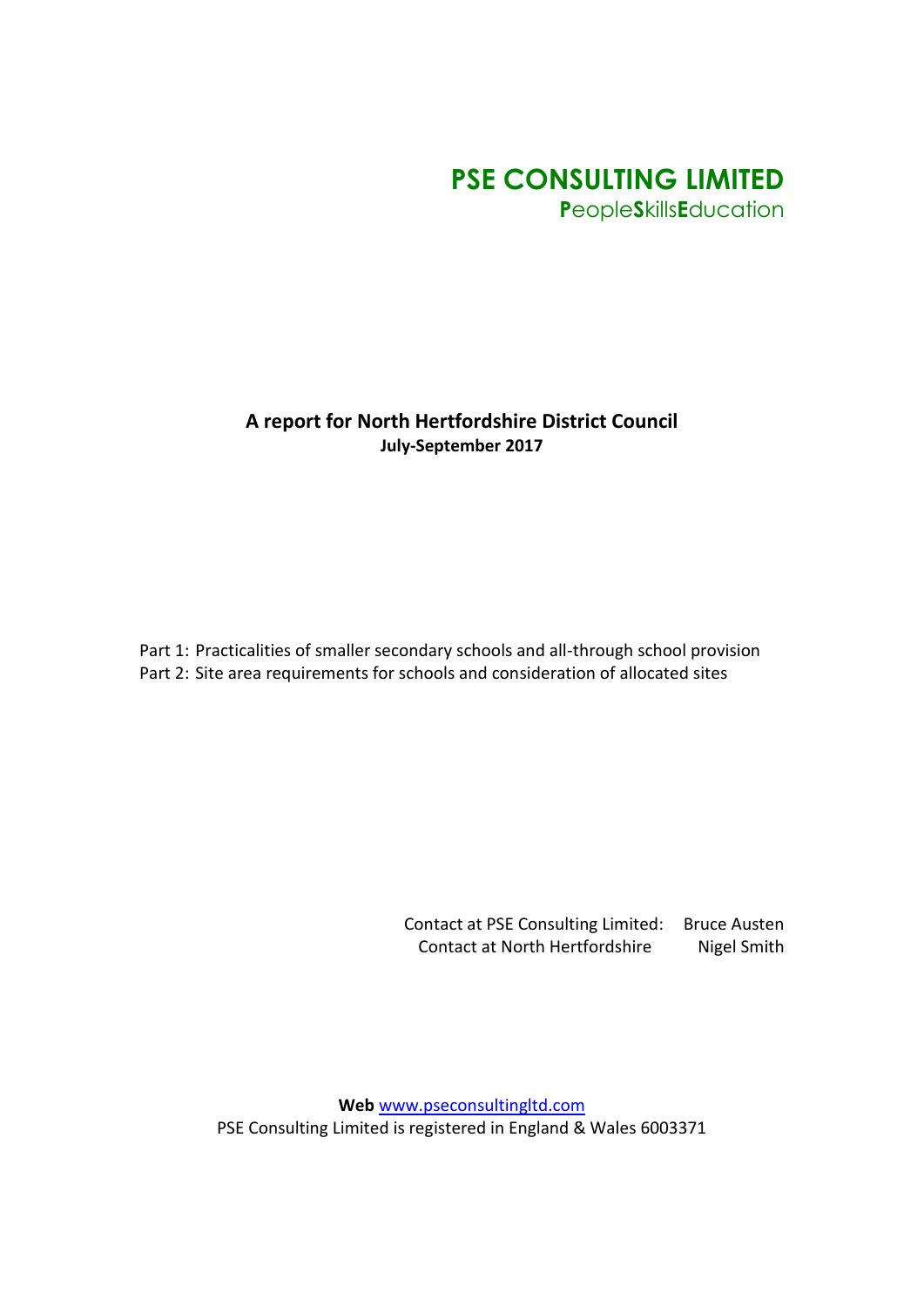# Contents

| Part 2: Space requirements and options for new school provision 14 |  |
|--------------------------------------------------------------------|--|
|                                                                    |  |
|                                                                    |  |
|                                                                    |  |
|                                                                    |  |
|                                                                    |  |
|                                                                    |  |
|                                                                    |  |
|                                                                    |  |
|                                                                    |  |
|                                                                    |  |
|                                                                    |  |
|                                                                    |  |
| 21 Conclusions, recommendations and amendments to policy. 25       |  |
|                                                                    |  |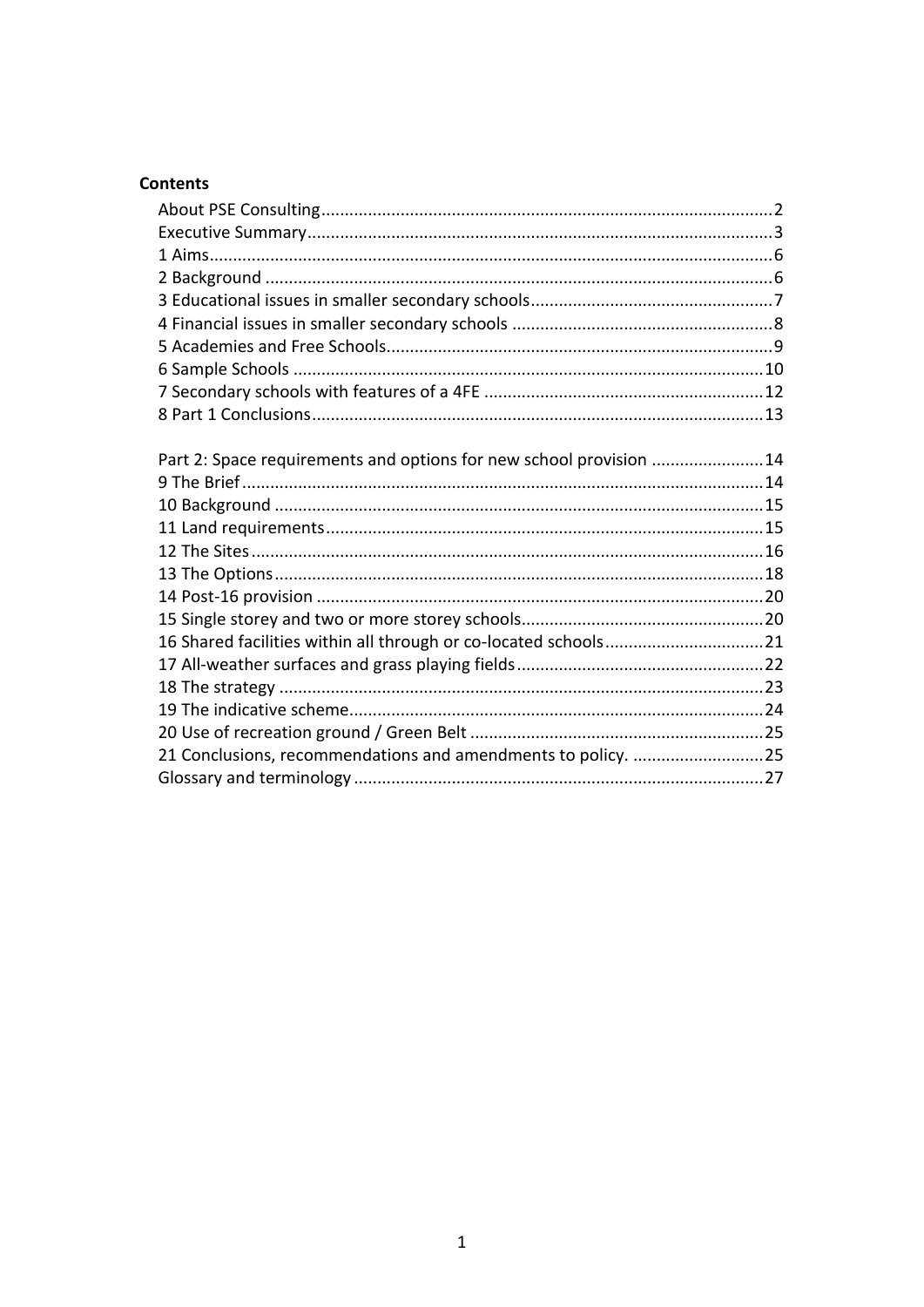#### <span id="page-2-0"></span>**About PSE Consulting**

PSE Consulting Limited was founded in 2007 by Bruce Austen and Karen Hardacre. The company specialises in consideration of current practice and provision in education, health and social care and the planning and provision of future services.

Bruce Austen has a background in school place planning, vision and design guidance for the development and delivery of education capital projects and programmes, and the development of strategies for social infrastructure in planned developments.

His career successes include leadership of the reorganisation of primary schools and the entire reorganisation of special education in Bath & North East Somerset. This included leadership of the development of the award-winning Three Ways School in **Bath** 

Bruce was a key member of the team that developed and created Futures for Somerset (the Building Schools for the Future programme in the County).

He led on social infrastructure for the development of Chapelton of Elsick, an entirely new town in Scotland, plus Grandhome, a major extension to the City of Aberdeen.

Amongst numerous other projects, Bruce has been Education Design Advisor for UTC Swindon, The Deanery CE School, also in Swindon, Winterbourne International Academy, St. Mary Redcliffe & Temple School and Cotham School (all Bristol). He also wrote the vision and accommodation schedule for Writhlington School.

Bruce wrote the Primary Capital Strategy for the London Borough of Islington.

He has also provided advice on many occasions to housing developers regarding contributions to social infrastructure and brokered agreements with local authorities to ensure proper and timely provision.

Most recently he has led major capital projects in schools in London developing creative solutions and delivering new buildings to accommodate major increases in student numbers on exceptionally challenging school sites.

Until 2015, Bruce was a Governor of two secondary schools and a junior school so is able to understand the needs of schools from the perspective of school leaders.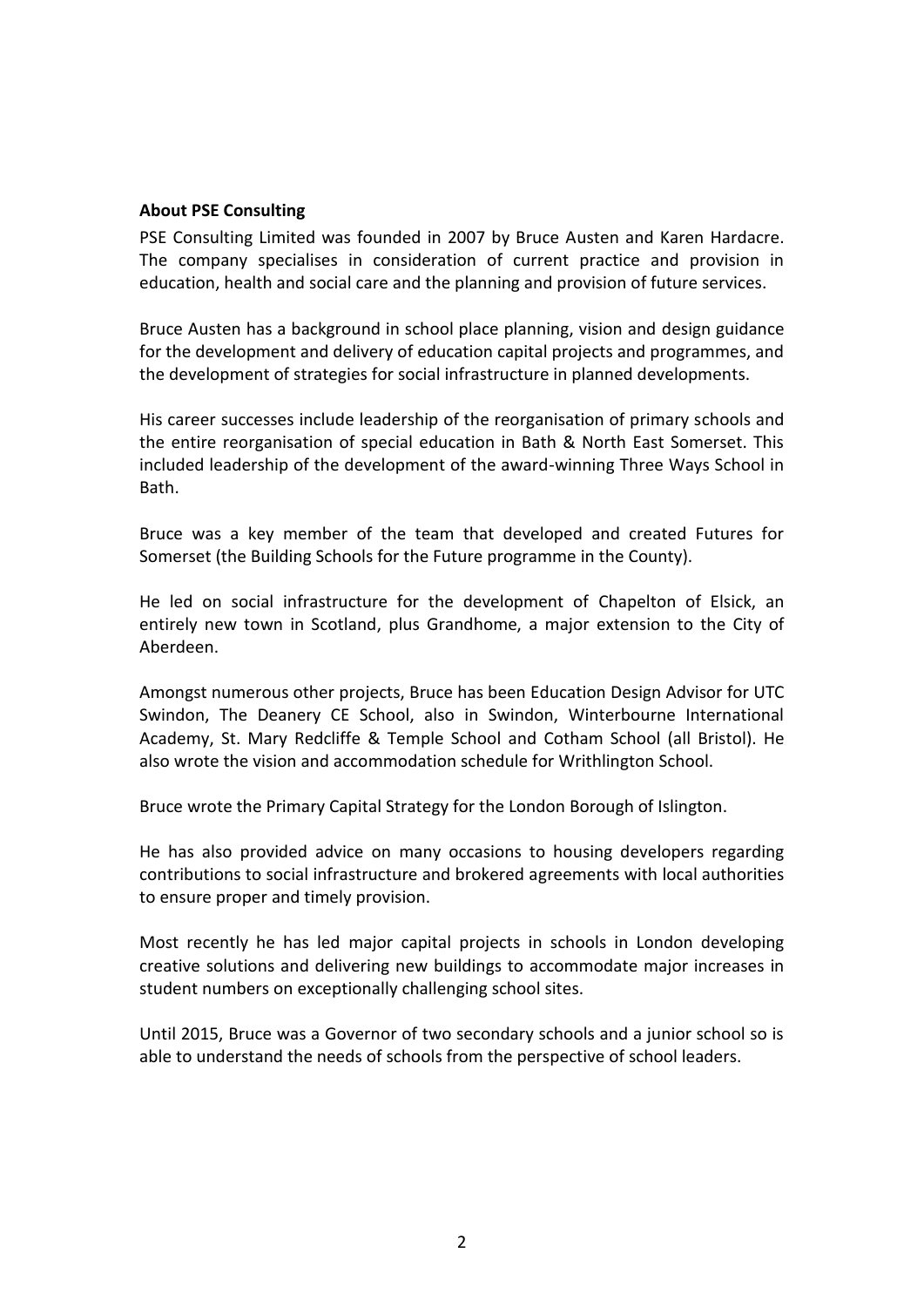### <span id="page-3-0"></span>**Executive Summary**

North Hertfordshire District Council commissioned PSE Consulting to undertake two connected studies.

- 1. A review of any 'published evidence from respected sources relating to the efficacy of smaller-scale (4-5FE) versus larger (6+FE) secondary schools in terms of curriculum provision, educational outcomes, financial viability, deliverability and willingness of Academy Trusts to take on schools of different scales and formats, and any other relevant factors'
- 2. An assessment of the potential for delivering new school places on two allocated sites in the Local Plan. These sites are referred to in the plan as;

GA2 representing land off Mendip Way, Great Ashby KB4 representing land east of Knebworth

It is the Council's intention that these sites could, with the use of adjoining Green Belt agricultural land for playing fields (both sites) and, at site KB4, some shared use of the adjoining Parish Recreation Ground, accommodate: (GA2) A 2FE Primary / 4FE secondary 'all through' school and (KB4) either a 4FE secondary school or a 2FE Primary / 4FE secondary 'all through' school

Part 1 of the report concludes that;

- There is no compelling evidence to show that secondary schools of 4FE or below cannot;
- produce good educational outcomes,
- provide a broad and balanced curriculum,
- maintain themselves financially,
- establish themselves as single-Academy Trusts or participate in Multi-Academy Trusts.
- Ofsted have made no definitive statement on the optimum size of secondary school in relation to levels of attainment or achievement.
- Ofsted inspections of a (time-limited) sample of smaller secondary schools report good or outstanding education provision and good or exemplary curriculum offers.
- C. 80% of smaller secondary schools (<630 students) are operating a balanced budget or a budget surplus
- Analysis of data shows that improved outcomes at GCSE and equivalents can be significantly above average at secondary schools within Multi-Academy Trusts with average KS4 cohort sizes of c. 120 students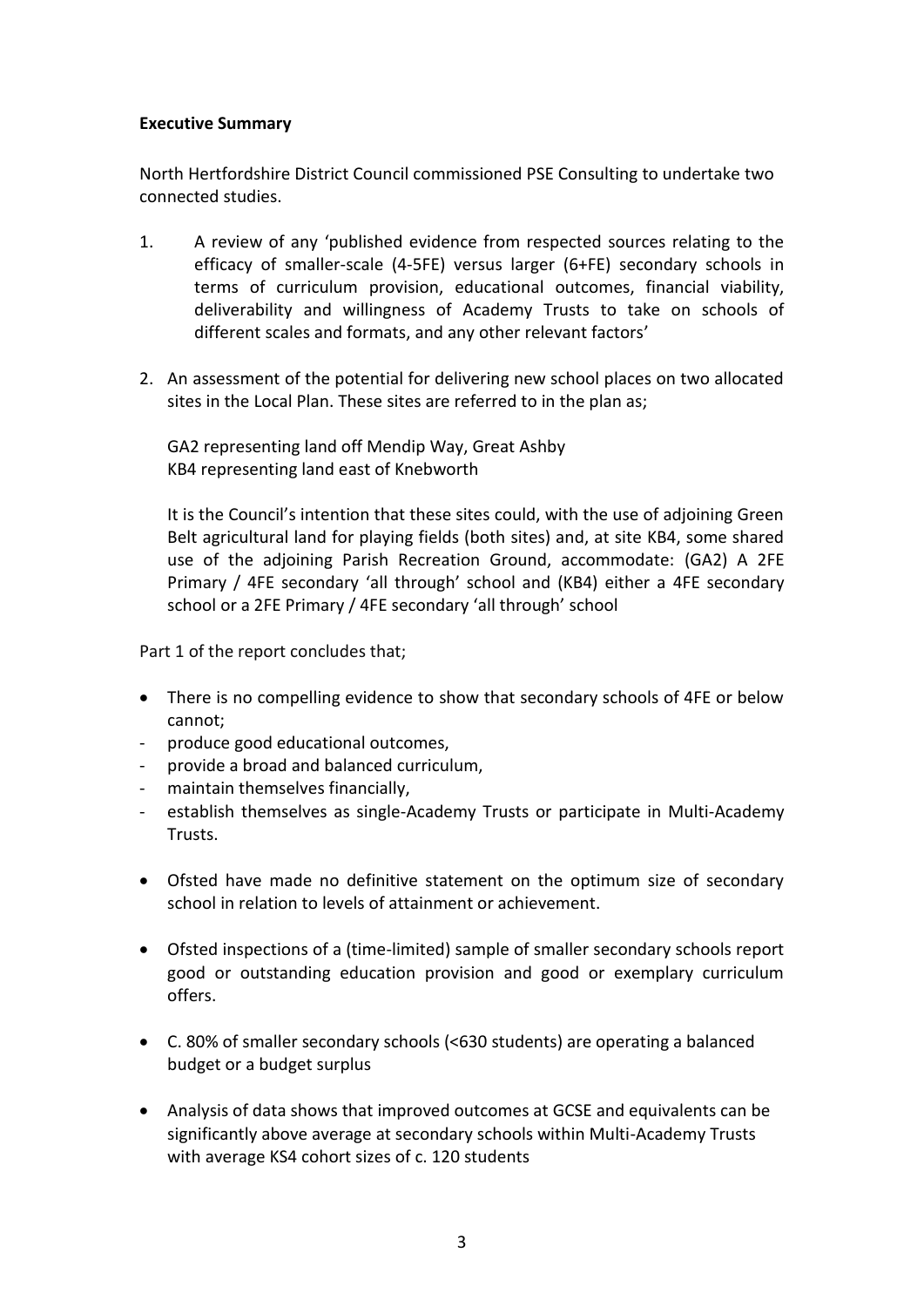#### Part 2 of the report concludes that;

- Relaxation of rigid adherence to Building Bulletin 103 area requirements is promoted by the DfE in the interests of promoting choice in state education. Combined with the absence of detailed guidance on site sizes for all-through schools, this provides Councils, proposers and developers with flexibility in considering new all-through provision.
- In addition to the flexibility encouraged by DfE and the limited information on site area requirements for all-through schools it is entirely possible to introduce greater areas of all-weather surface thus reducing site area requirements further.

### **•** Site KB4

This is suitable in size for a stand-alone 4FE 11-16 secondary school and can also provide the minimum site area for an 11-18 secondary school.

Similarly the site could accommodate a 2FE primary school and 4FE secondary school on a minimum site area and at the mid-point of site area ranges.

Without site expansion KB4 cannot accommodate a 2FE primary and 4FE secondary with a post-16 provision.

Site expansion could potentially be achieved but this must be through absorption of existing public land into the site. Use of a site outside the control of a school is not recommended.

## **Site GA2**

This is suitable in size for a stand-alone 2FE primary school as set out in existing policy. The site can also accommodate a 4FE 11-16 secondary school but the gap between the site area requirement and the land available within the currently allocated site boundary is within a tight margin. The site cannot provide the midpoint site area for an 11-16 secondary school.

Inclusion of all-weather surfaces brings the site a size where it can accommodate an 11-16 school comfortably. However, it cannot provide a site for any other of the potential options without expansion of the site and this is a key consideration.

Expansion of the site appears possible to achieve.

Generally, each site offers potential for development of a school of one kind or another but only the reduction of site area requirements (through provision of all-weather surfaces) or an expansion of the sites allows development of wider options.

 Post-16 provision could be allowed for but there are significant doubts about the educational and financial viability of post-16 provision that relies almost entirely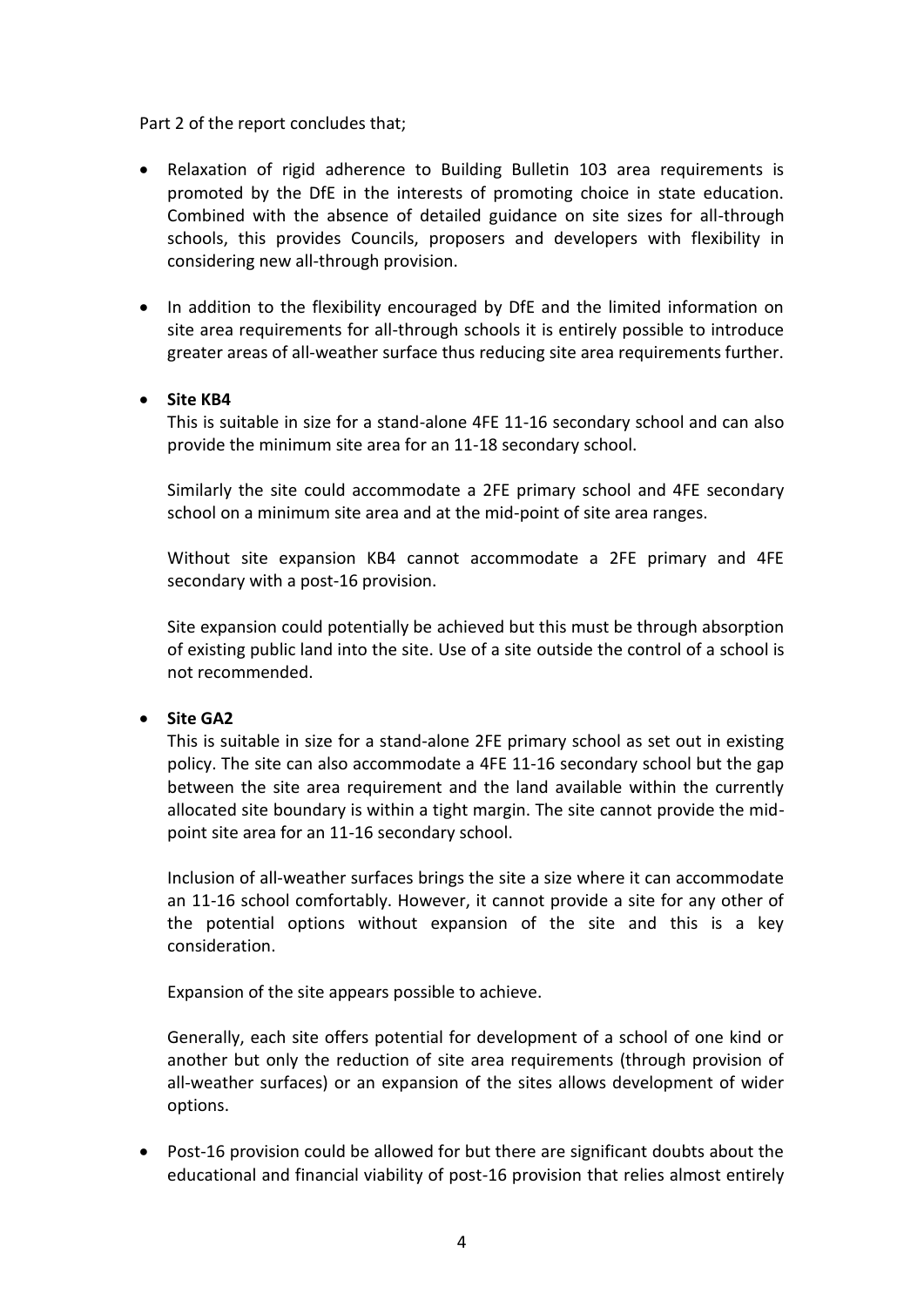on students of the new school staying on into post-16 education. If this becomes a critical issue, work should be commissioned from Hertfordshire Grid for Learning or another contractor to examine this issue in depth.

- Single-storey provision has some perceived advantages for primary-aged children but there is no clear evidence to support these perceptions. Many schools in England are >single-storey and, in addition to the reduction of footprint of buildings, there are also perceived advantages to learners and teachers of multistorey provision.
- Shared facilities and common areas in co-located schools or all-through schools offer cost savings in buildings and maintenance and represent an effective use of space and funding. The extent of reductions in floor area and staffing costs will depend on the precise circumstances in which a school operates.
- All-weather surfaces offer options for a greater and wider range of use. The inclusion of all-weather surfaces reduces site area requirements. All-weather surfaces allow a school to generate income and to open itself up to the local community.
- A policy change should be made reflecting the fact that the indicated 4 ha. site at GA2 can only accommodate a 2 FE primary school. If there is a need for secondary provision at GA2 then the available site must be enlarged.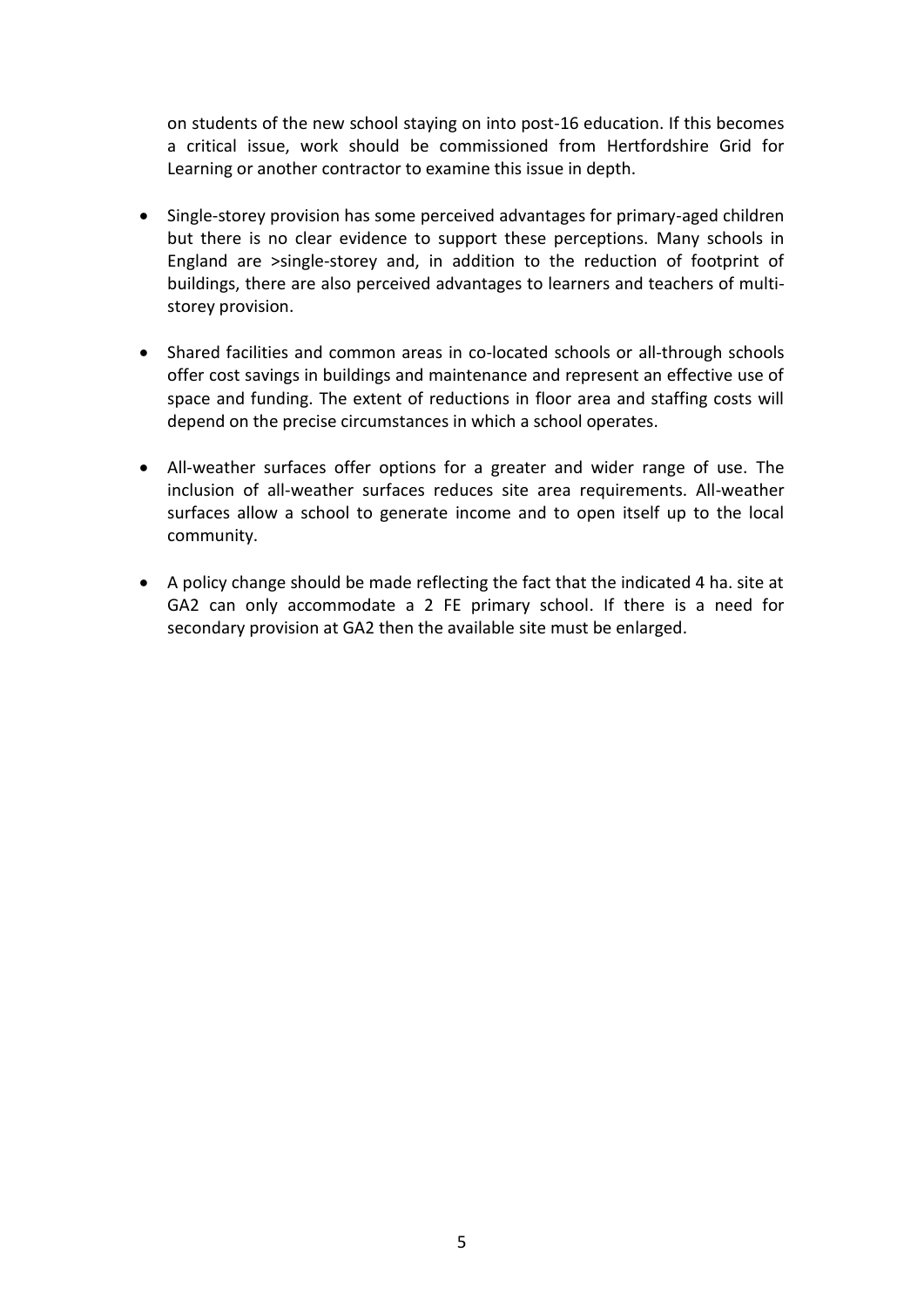### <span id="page-6-0"></span>**1 Aims**

The report does not intend to set out advantages of smaller secondary schools but aims to assess whether there are educational, financial, social or organisational disadvantages of such schools.

Furthermore, the report does not set out to argue the merits of development at either KB4 or GA2. It simply assesses the practicality of school developments of various types at each site.

Comments regarding single-storey schools, all-weather pitches and all-through or colocated schools are derived from our experience in developing new school provision.

## <span id="page-6-1"></span>**2 Background**

In order to establish the background to a study focussed on school size it is necessary to examine the range of secondary school sizes in England. Wales and Scotland are not considered here as these countries have different educational systems and different curriculum offers from those in England.

#### *School size in England*

There are 3,408 state-funded secondary schools in England. The table below shows the composition of this figure and is drawn from the Statistical First Release January 2017 entitled "Schools, Pupils and their Characteristics: January 2017 - Local Authority Tables**" 1**

| Category                           | Number of<br>institutions | <b>NOR</b> | Average<br><b>NOR</b> |
|------------------------------------|---------------------------|------------|-----------------------|
| LA maintained schools              |                           |            |                       |
| Comprehensive                      | 948                       | 914,286    | 964                   |
| Selective                          | 23                        | 23,380     | 1,017                 |
| Modern                             | 41                        | 32,203     | 785                   |
| Non-selective                      | 4                         | 2,491      | 623                   |
| Unknown                            | 64                        | 26,739     | 418                   |
| <b>Total LA maintained schools</b> | 1080                      | 999,099    | 925                   |
| Academies                          | 2090                      | 2,146,929  | 1,027                 |
| <b>City Technology Colleges</b>    | 3                         | 3,902      | 1,301                 |
| Free Schools, UTC, Studio Schools  | 235                       | 73,159     | 311                   |
| Total                              | 3408                      | 3,223,089  | 946                   |

|  |  | Table 1: Types of state-funded secondary school: January 2017 |
|--|--|---------------------------------------------------------------|
|  |  |                                                               |

As can be seen from Table 1, the mean average size for a state-funded secondary school in England is 946. This equates to just over 6FE. However, the figures are affected by the inclusion of University Technical Colleges, Studio Schools and Free Schools. This category of institutions is unusual as Studio Schools were typically

 $\overline{a}$ <sup>1</sup> [https://www.gov.uk/government/uploads/system/uploads/attachment\\_data/file/622372/SFR28-2017\\_LA\\_Tables.xlsx](https://www.gov.uk/government/uploads/system/uploads/attachment_data/file/622372/SFR28-2017_LA_Tables.xlsx)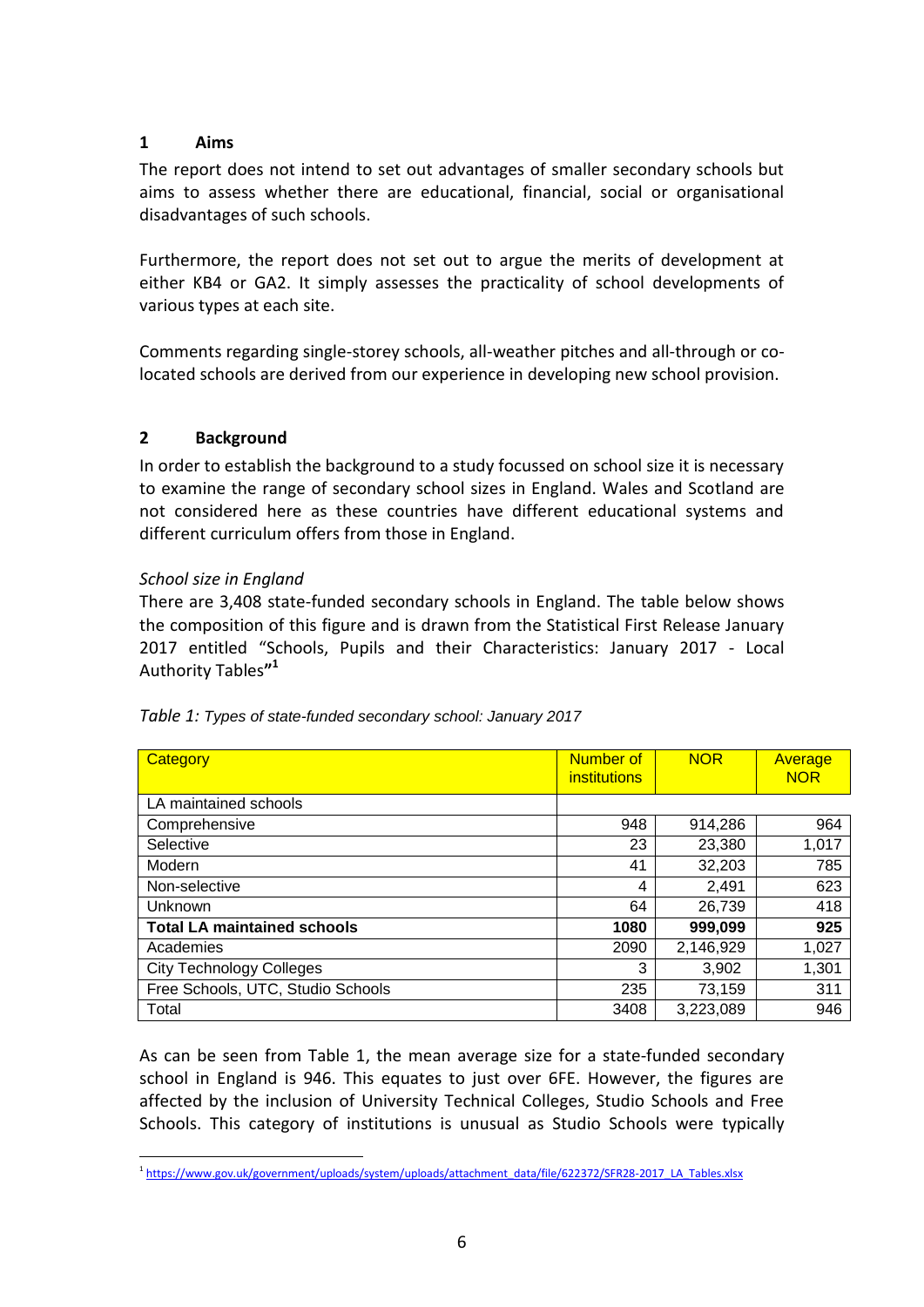developed for 300 students only, UTCs serve only the 14-19 sector and many Free Schools are in the early years of their development and so will not yet be at full capacity. Excluding these institutions leads to higher average numbers on roll of 992 which equates to 6.6 FE.

It should also be noted that, of the 3,408 institutions, 2090 are Academies which represents c. 69% of the total. Excluding the 238 Free Schools, UTCs and Studio Schools and the three City Technology Colleges brings this proportion to c. 66%

Analysis of the statistics shows that in only one Local Authority area is there an average size school (Academies and Maintained Schools) operating below 6FE. This is the Isles of Scilly which can be discounted as there is only one school in the Authority.

In reply to a 2013 Freedom of Information request regarding secondary school size the Department for Education (DfE) was able to respond on the basis of school census information from January 2012<sup>2</sup>. At that date there were 3,268 state-funded mainstream secondary schools.

317 of these schools had between 1 and 500 students on roll representing 9.7% of all secondary schools. This demonstrates that a significant proportion of secondary schools can and do operate (at least in 2012) with far fewer students than the 6FE/900 students model.

# <span id="page-7-0"></span>**3 Educational issues in smaller secondary schools**

Above all other considerations of finance and organisation must come the educational experience and outcomes for students. In our searches of the Ofsted website and reading of inspection reports there is no evidence to suggest that smaller secondary schools are disproportionately represented amongst Grade 3 schools (requiring improvement) or Grade 4 schools (inadequate and/or requiring special measures). Some smaller secondary schools have received Grade 1 (Outstanding) judgements. This may not be because of the smaller size but clearly smaller numbers on roll do not appear to have a negative effect on educational outcomes or the judgement of Ofsted.

Furthermore, there is no evidence that smaller secondary schools are unable to offer a broad and balanced curriculum. Some schools of all sizes will make conscious decisions to limit the range of options available and/or promote a more academic path for students but the reasons for these decisions do not appear to be generally related to school size.

In 2002 the Local Government Association (LGA) commissioned research on the optimum size of schools. This was published by the National Foundation for Educational Research and the LGA under the title "The impact of school size and

 $\overline{a}$ 2 <https://www.gov.uk/government/publications/number-of-secondary-schools-and-their-size-in-student-numbers>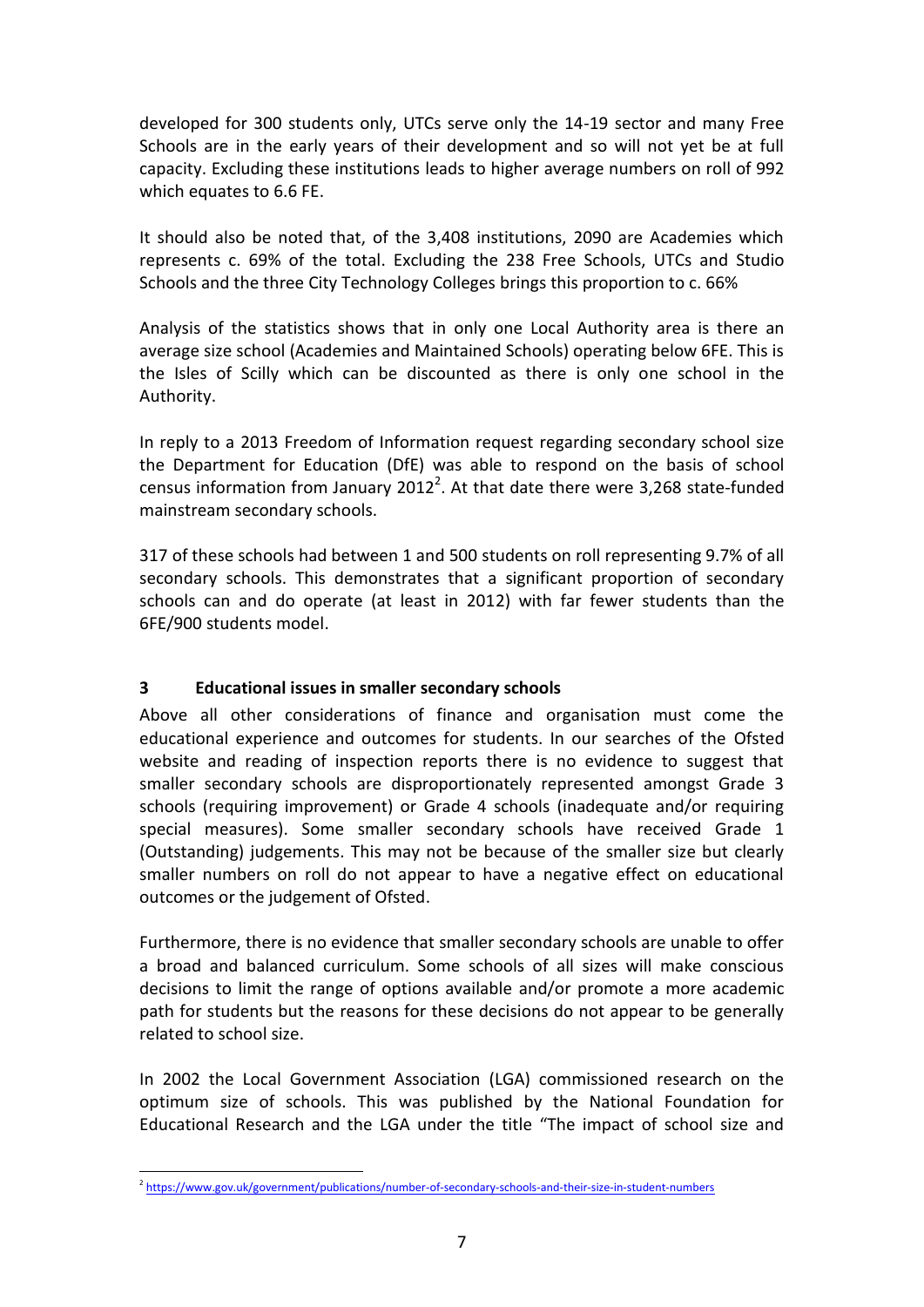single-sex education on performance"<sup>3</sup>. The report states that "It would be possible to infer that...in order to maximise performance, comprehensive schools should be 6FE **and** single-sex (emphasis added). However, although medium-size schools obtained the best results on all GCSE outcomes, the differences (while statistically different) were very small".

Despite this finding some Local Authorities adopted a model of 6FE/900 students as a minimum standard<sup>4</sup>. It can be inferred that financial, organisational or even property factors played a significant role in the adoption of this policy. Naturally this did not mean that schools with fewer than this claimed optimum number were closed or that schools were not opened with fewer than this number as the planned capacity.

In 2004, the Institute of Education published a report entitled "Secondary School Size: A Systematic Review"<sup>5</sup>. The review drew from banks of knowledge and research in 31 countries including England and looked at a period between 1990 and 2004. On this basis we can say that the review is one of the most comprehensive assessments of the effect of school size on outcomes and experiences. Whilst raising more questions and avoiding definitive statements the report states "The majority of ...studies do not report any statistically significant association between school size and achievement" although it is worthy of note that "There is a consistent relationship between student engagement and participation in school and school size; student engagement and participation was greater in smaller schools". The report recognises the limitations of its remit and implies that school size is not the key factor in determining or promoting positive social, educational and economic outcomes. The authors state that the review seems to refute some of the more prevalent myths regarding the advantages and disadvantages of smaller and larger schools and notes that the relationship (between size and outcomes) is much more complex.

Given the apparent weight attached to school size in debates about school organisation it is significant that no major research appears to have taken place on the issue since the 2004 Institute of Education publication. We infer that other factors such as developing school leadership, curriculum changes, stronger teaching and changes to pedagogy have become more of a focus in the ongoing debate about improving student outcomes.

## <span id="page-8-0"></span>**4 Financial issues in smaller secondary schools**

In December 2016 the National Audit Office published a report entitled "Financial sustainability of schools"<sup>6</sup>. The report was initiated as part of the wide-ranging

<sup>3</sup> <https://www.nfer.ac.uk/publications/91014/91014.pdf>

<sup>4</sup> <http://news.bbc.co.uk/1/hi/education/8255341.stm>

<sup>5</sup> [http://eppi.ioe.ac.uk/cms/Portals/0/PDF%20reviews%20and%20summaries/s\\_s\\_rv1.pdf?ver=2006-03-02-125040-877](http://eppi.ioe.ac.uk/cms/Portals/0/PDF%20reviews%20and%20summaries/s_s_rv1.pdf?ver=2006-03-02-125040-877)

<sup>&</sup>lt;sup>6</sup> <https://www.nao.org.uk/wp-content/uploads/2016/12/Financial-sustainability-of-schools.pdf>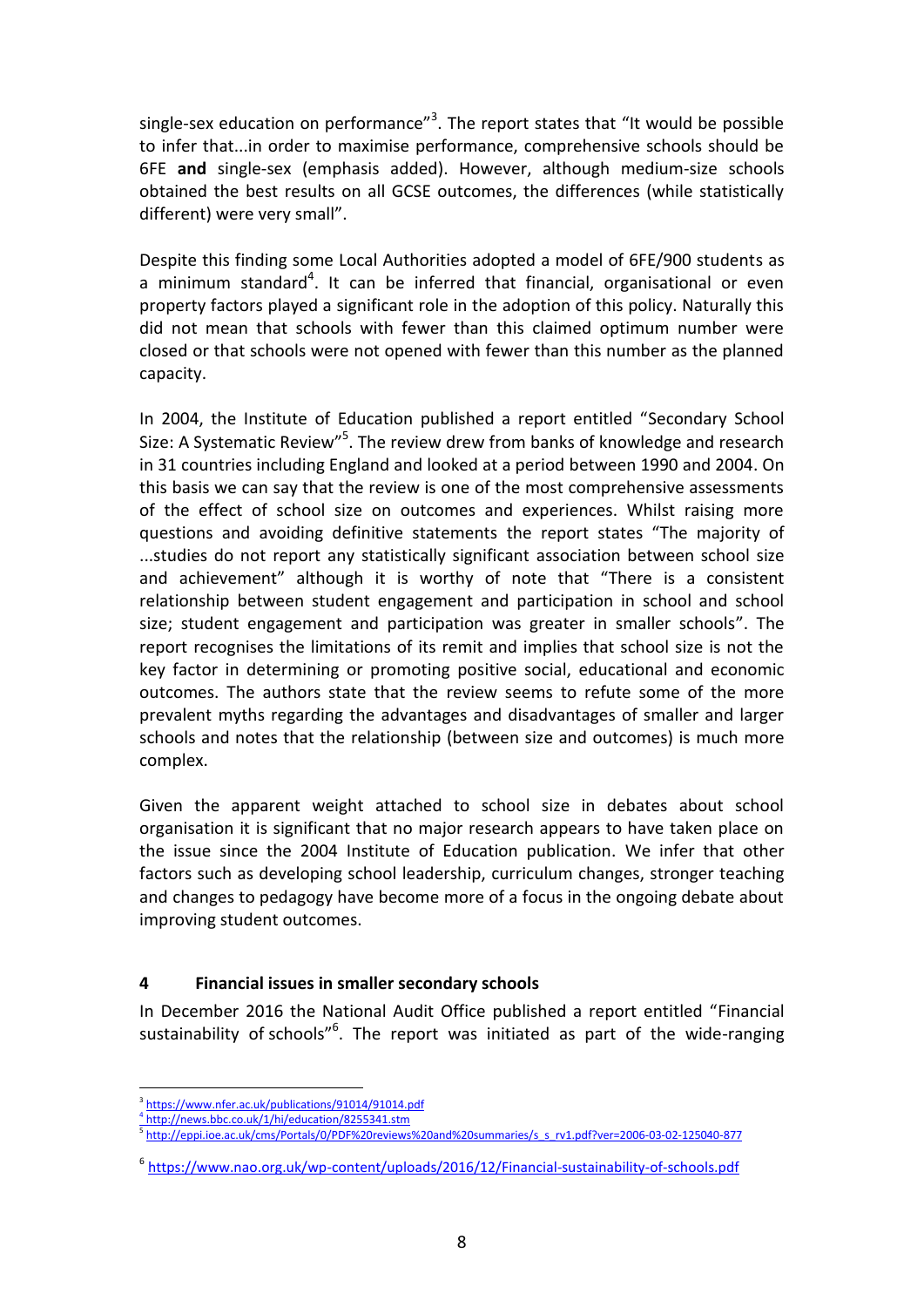debate about future funding for schools and the impact of Government spending decisions.

The report specifically considers school size and questions the viability of smaller secondary schools. The NAO state that small schools "are less likely to be able to benefit from economies of scale" and notes that, in 2014-15, 21% of secondary schools with fewer than 630 students were running a budget deficit compared to 9% of schools with more than 1,178 pupils. However, by definition this means that 79% of smaller schools are running a balanced or surplus budget. The factors that go toward a school facing exceptional financial pressures may be partly related to the school size but there is no compelling research evidence to support a conclusion that smaller schools are inherently financially unsustainable.

## <span id="page-9-0"></span>**5 Academies and Free Schools**

Academies are the principal organisational form of secondary school in England and Free Schools are an additional subset. Academies have been part of the educational landscape since 2000. A majority of secondary Academies are within a Multi-Academy Trust (MAT). Evidence included as background to the February 2017 Education Select Committee report stated that in March 2016 there were 973 MATs. Of these 252 were single-Academy Trusts and a total of 681 MATs operated three schools or fewer.



# Types of secondary school in England

There have been concerns over the willingness and capability of MATs to incorporate small schools. These concerns were focussed particularly on very small rural primary schools but drew attention to the issues surrounding smaller secondary schools too. The Select Committee noted "Certain areas of the country are struggling to attract new sponsors and small rural schools, largely in the primary sector, are at risk of becoming isolated. There is also growing concern for 'untouchable' schools which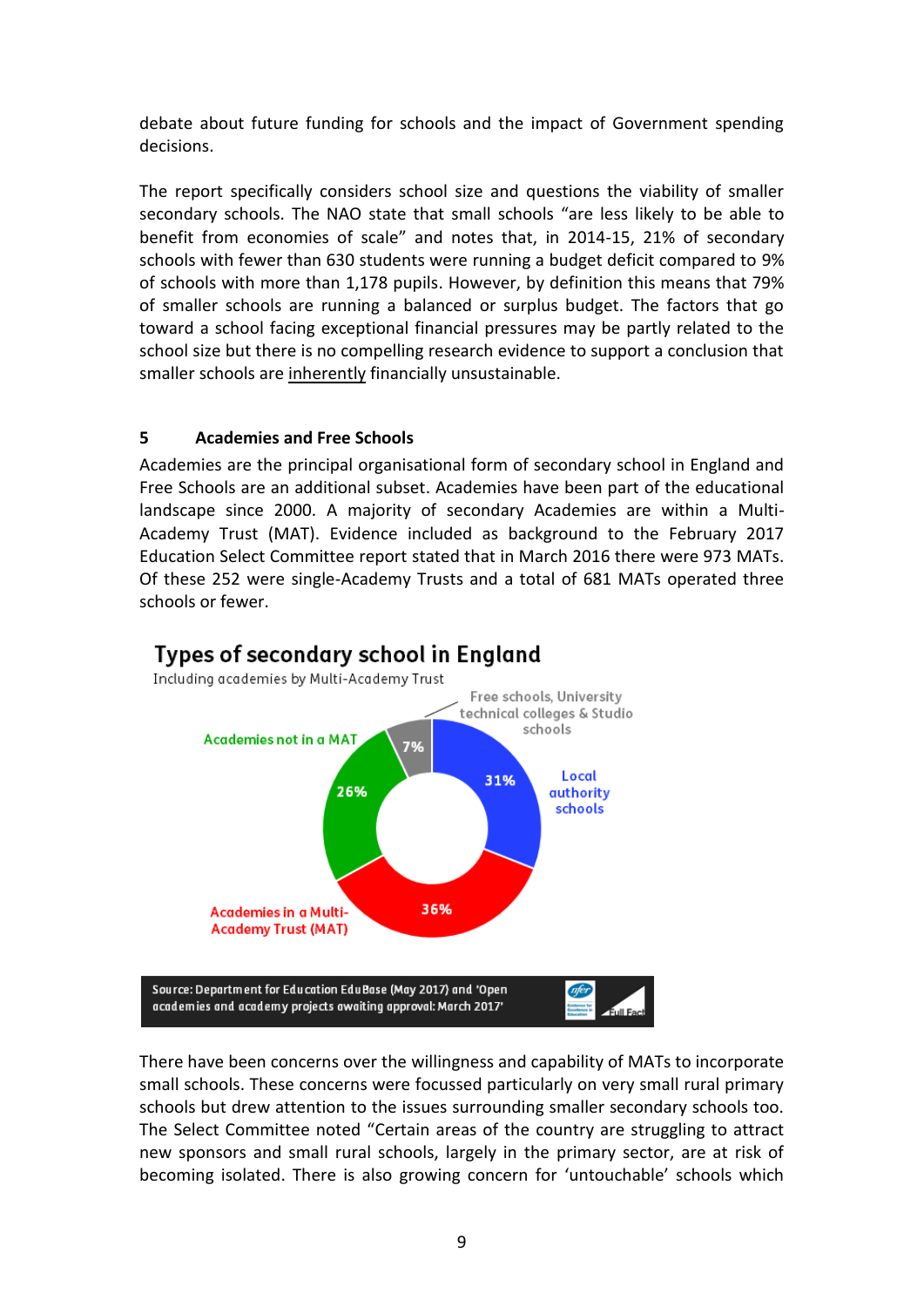Trusts refuse to take on. The Government should ensure that schools which are under-performing are not left behind by a programme which was originally designed to support such schools"

In itself, a MAT is no guarantor of good educational and financial performance. The Education Policy Institute's (EPI) report "School performance in multi-academy trusts and local authorities-2015"<sup>7</sup> states that "There are undoubtedly high-performing multi-academy trusts that are sustaining high rates of progress for their pupils [ … ] but the picture is far from consistent and joining a trust is not guaranteed to drive improvement.".

Most MATs contain schools of different types and serving different age ranges. It is not uncommon for a MAT to operate a number of primary schools acting as 'feeders' to a single secondary school. In March 2016 c. 60% were operating schools across sectors.

The Free School Programme has also increased the number of institutions that operate on an 'all-through' basis where children join the school aged 3 and leave at  $18^{8}$ .

There are Academies operating with fewer or far fewer students on roll than the 6FE/900 student model. For the purpose of this report we looked for examples of Academies with fewer than 4FE/600 students on roll. We disregarded Academies that are defined as 'Alternative Provision', special schools, UTCs, Studio Schools and Free Schools.

In the time available we were able to identify some interesting examples of small or very small secondary schools which by the usual measures are providing effective, efficient education and serving a need in their communities.

## <span id="page-10-0"></span>**6 Sample Schools**

 $\overline{a}$ 

## **6a Fairfield School, Herefordshire**

Fairfield is an 11-16 provision based in Peterchurch in Herefordshire<sup>9</sup>. The village is approximately 9 miles from the City of Hereford. Over the period 2006 to 2013 the School was inspected by Ofsted on three occasions. On each occasion the School has been rated as 'Outstanding'. As of 2017, there are 478 students on roll.

Brief analysis of recent Ofsted reports<sup>10</sup> shows that at various points, the school admitted a greater than average proportion of students with special educational needs. The 2006 Ofsted report states that "The curriculum is outstanding. In Years 7 to 9 it is broad and balanced, in Years 10 and 11 it is exemplary". In 2013, this point is reiterated. Nowhere do Ofsted comment on the size of the school except as a

<sup>7</sup> <https://epi.org.uk/wp-content/uploads/2016/07/school-performance-in-multi-academy-trusts.pdf>

<sup>8</sup> <http://www.telegraph.co.uk/education/educationnews/10654655/Record-surge-in-the-number-of-all-through-schools.html> 9 <http://www.fairfield.hereford.sch.uk/>

<sup>10</sup> <https://reports.ofsted.gov.uk/inspection-reports/find-inspection-report/provider/ELS/116944>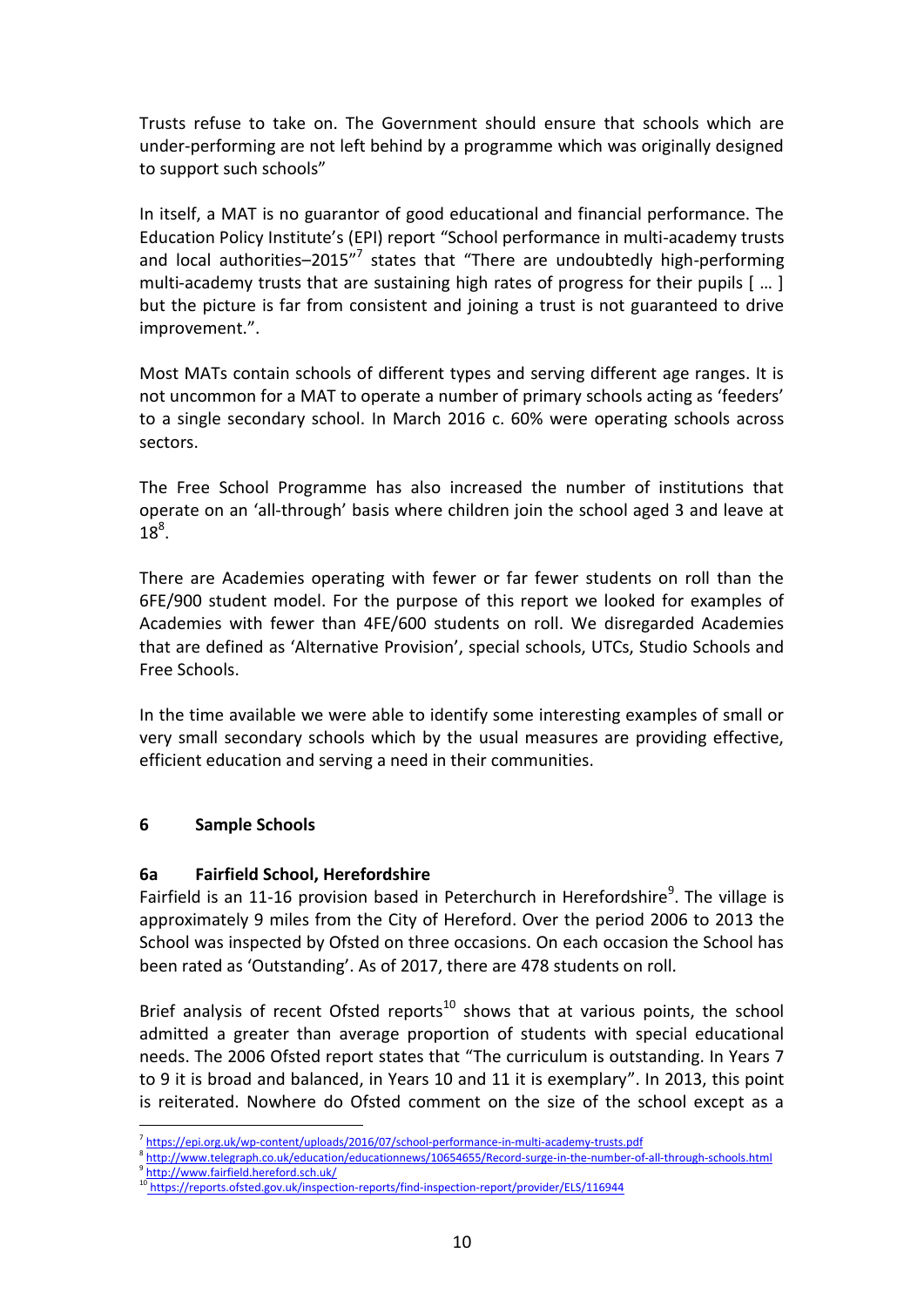descriptor and the inspectors consistently attribute the success of the school to good leadership and high-quality teaching. The pupil-teacher ratio is almost precisely that found nationally.<sup>11</sup>

The OFSTED inspectors report that Fairfield is a highly inclusive school. Fairfield generally admits new students from each of four primary schools in the areas. The five schools regularly meet and share ideas, working closely together from time to time on particular projects. In its 2009 OFSTED report Fairfield was particularly praised for those of its science lessons undertaken in classes of 60 showing an innovative use of space, staff and student time and flexibility of lesson organisation and course development. In 2012 Fairfield was part of a group of ten schools involved in a Department study of innovation in small secondary schools.

In summary, Fairfield is an example of a smaller secondary school developing innovative behaviours. These are clearly a necessity for such a small school but it is a further indicator that educational and social outcomes can be of the highest standard even in smaller schools.

## **6b St Mark's CE School, Bath and North East Somerset**

St Mark's Church of England School<sup>12</sup> is an 11-18 school within the City of Bath and is one of the smallest secondary schools we identified. It is part of the Bath Education Trust, an organisation including mainstream secondary schools (including a Catholic school), a special school and a Studio School. In the period 2002 to 2015 the school has been inspected by Ofsted on five occasions $^{13}$ . It has always been an exceptionally small secondary with numbers rarely above 300. The school works in partnership with other Trust schools and post-16 students attend a joint provision at St Gregory's Catholic School in Bath.

The most recent Ofsted inspection in May 2015 noted;

- The proportion of disadvantaged students is above average
- The proportion of students with special educational needs is above average
- The proportion of students joining/leaving in-year is well above average
- The proportion of students eligible for Year 7 catch-up funding is above average
- Many students join the school with attainment below that expected for their age

The school was judged as Grade 2 (Good). At January 2017 there were 192 students on roll.

Ofsted reported that "The range of subjects in the school's curriculum is broad, flexible and responds to the interests and ambitions of all students"

St Mark's success is particularly worthy of note given the prior attainment of students, the numbers of students who are disadvantaged by economic circumstances or special educational need and high turnover of students. It

<sup>11</sup> <https://www.compare-school-performance.service.gov.uk/school/140868?tab=workforce-and-finance>

<sup>12</sup> <http://www.st-marks.org.uk/>

<sup>13</sup> <https://reports.ofsted.gov.uk/inspection-reports/find-inspection-report/provider/ELS/109328>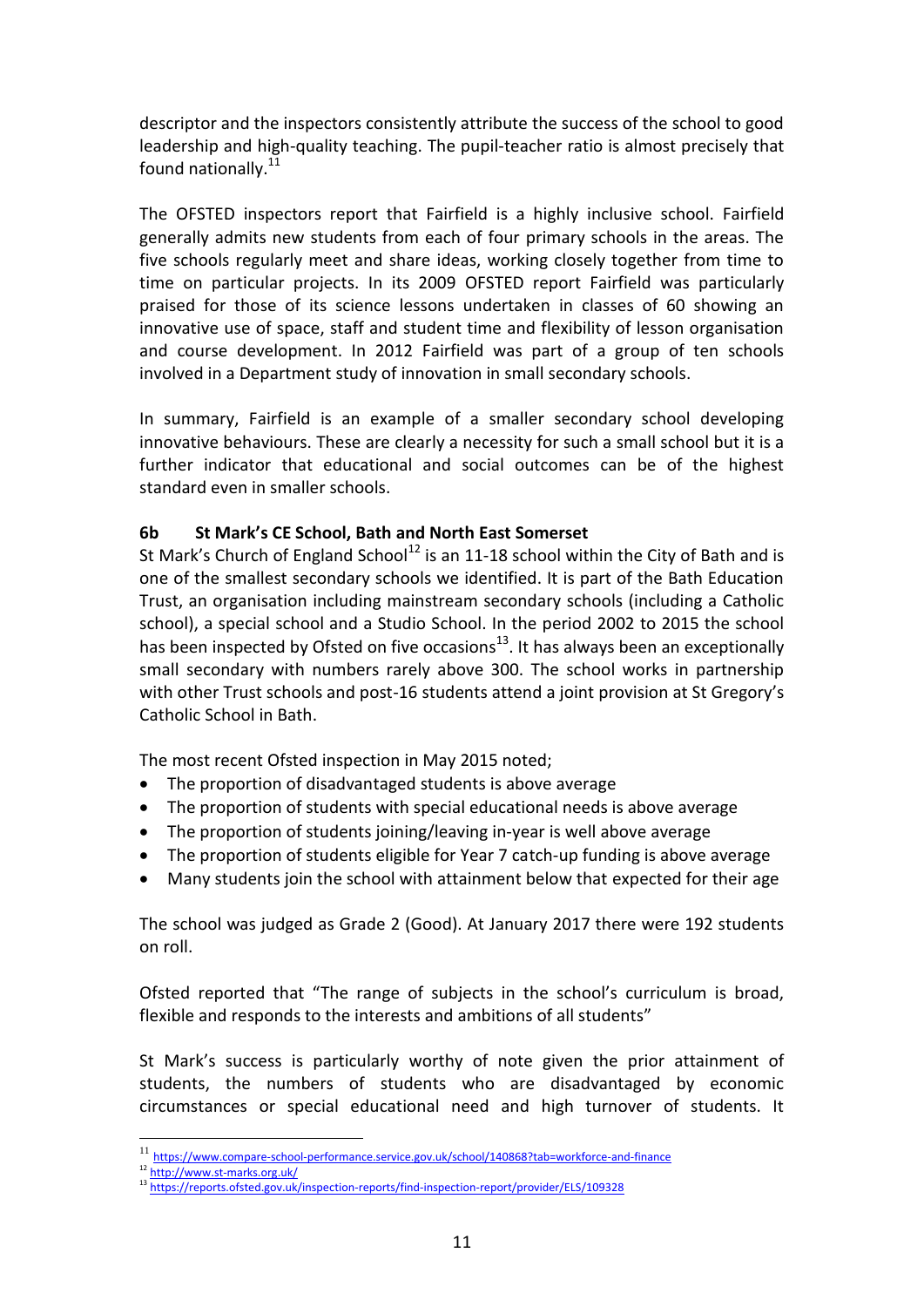demonstrates further that even a very small secondary school can provide a highquality education where it is able to work in partnership with other schools.

# **6c The Sele School, Hertfordshire**

The Sele School is in Hertford. Sele converted to Academy status in 2012 and the school was almost immediately inspected by Ofsted $^{14}$ .

The inspectors judged the school to be Grade 2 (Good). The report noted that school as being smaller but otherwise made no reference to the size of the school.

The report states that;

- Around 25% of students are eligible for pupil premium which is above average
- The % of students with statements of special educational needs is above average
- More students than average join the school at times other than in Year 7.

At that time the curriculum was described as having "..more than sufficient variety and depth to be attractive to students" and allow(ed) staff to teach imaginatively"

The most recent inspection was in March 2017. This was a short form inspection and judged that the school had retained its status as a 'Good' school

## <span id="page-12-0"></span>**7 Secondary schools with features of a 4FE**

We also analysed data regarding secondary schools with a cohort size of c. 120 within MATs<sup>15</sup> (see tab 'Improvement Measure KS4 2015'). This data is of value as, although the individual school may have a number on roll above 4FE/600 students, the cohort presented for exams is of the general size found in a 4FE secondary school. Even amongst some of the larger Academy Trusts, the KS4 cohort for 2015 was at or around 120. Examples are The Harris Federation, a longstanding Trust with 19 schools with 'end of KS4' students. In 2015, the average KS4 cohort size taking GCSEs or equivalents in a Harris Federation Academy was 121. DfE analysis shows that improvement in GCSE and GCSE and equivalents outcomes were 'significantly above average'

A further example can be found with the ARK Schools Trust. This covers 17 Academies serving 'end of KS4' students and again shows outcomes on GCSE and equivalents as ' significantly above average'. The average end of KS4 cohort size at ARK Schools was 105.

We do not attribute the improved performance to size of cohort. We simply recognise that large MATs are able to bring forward students in an average cohort size of c. 120 and demonstrate improved performance on GCSE and equivalent measures.

One further consideration following this analysis is the relative maturity and overall size of the MAT. A well-established MAT (such as Harris or Ark) will have developed

 $\overline{a}$ <sup>14</sup> <https://reports.ofsted.gov.uk/inspection-reports/find-inspection-report/provider/ELS/138484>

<sup>15</sup> <https://www.gov.uk/government/statistics/multi-academy-trust-performance-measures-2015-to-2016>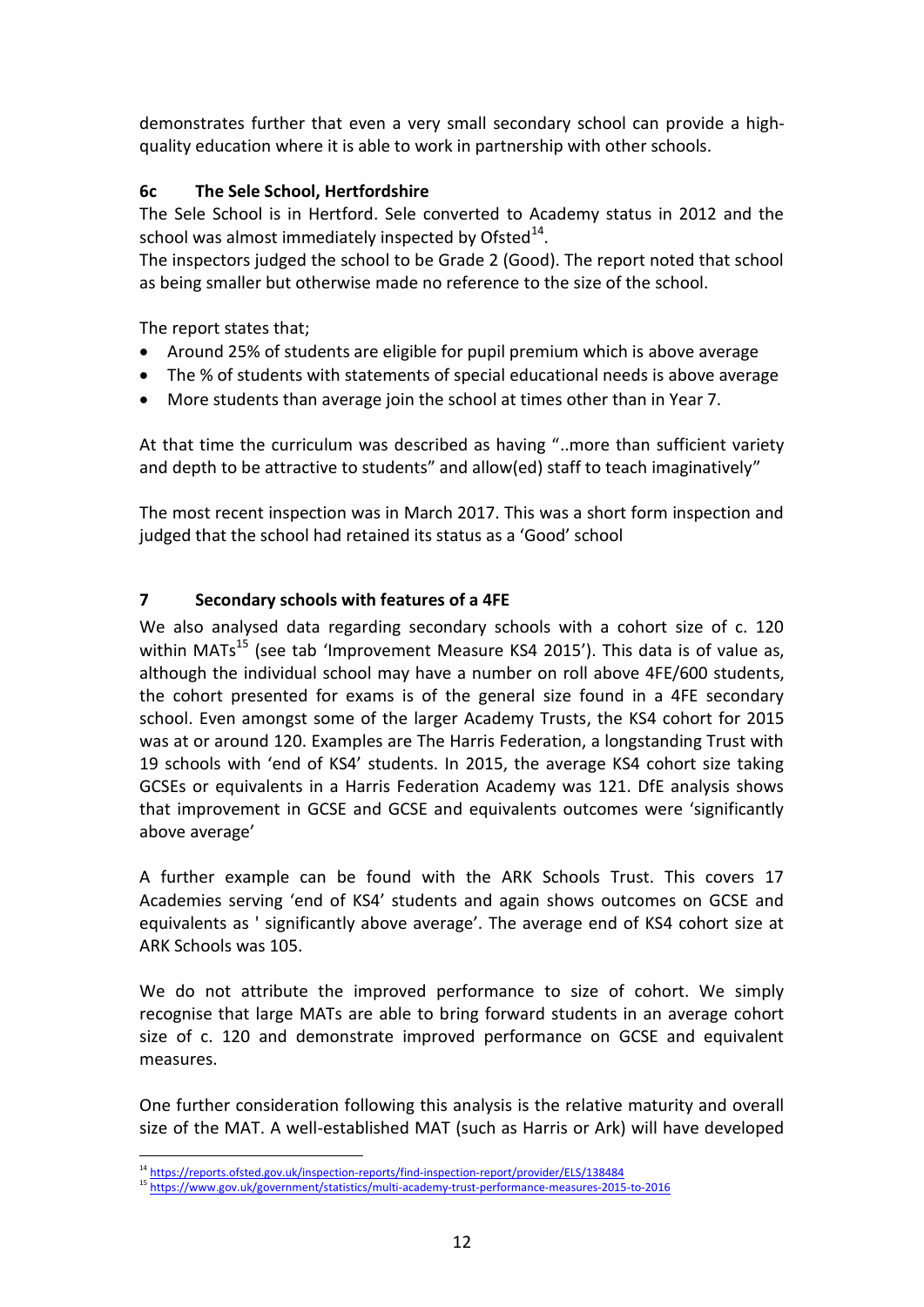and refined its educational offer and curriculum delivery. Furthermore, a larger MAT will have achieved economies of scale which enable it to absorb smaller and/or underperforming schools.

### <span id="page-13-0"></span>**8 Part 1 Conclusions**

Ofsted have not concluded that smaller secondary schools provide a poorer-quality educational experience or produce worse levels of attainment and achievement as a result of their number on roll

The National Audit Office has recognised that 79% of secondary schools with fewer than 630 students operate a balanced budget or have a budget surplus

The Education Select Committee has not commented unfavourably regarding school size.

Multi-Academy Trusts do include smaller secondary schools within their remit.

Some Multi-Academy Trusts present KS4 cohorts for GCSE examination with c. 120 students.

No major research into the effect of school size has been undertaken in England over the last fifteen years and we argue that this is as a result of the inconclusive outcomes of that research and the development of competing and more fruitful ideas as to the reasons for success or underperformance of schools.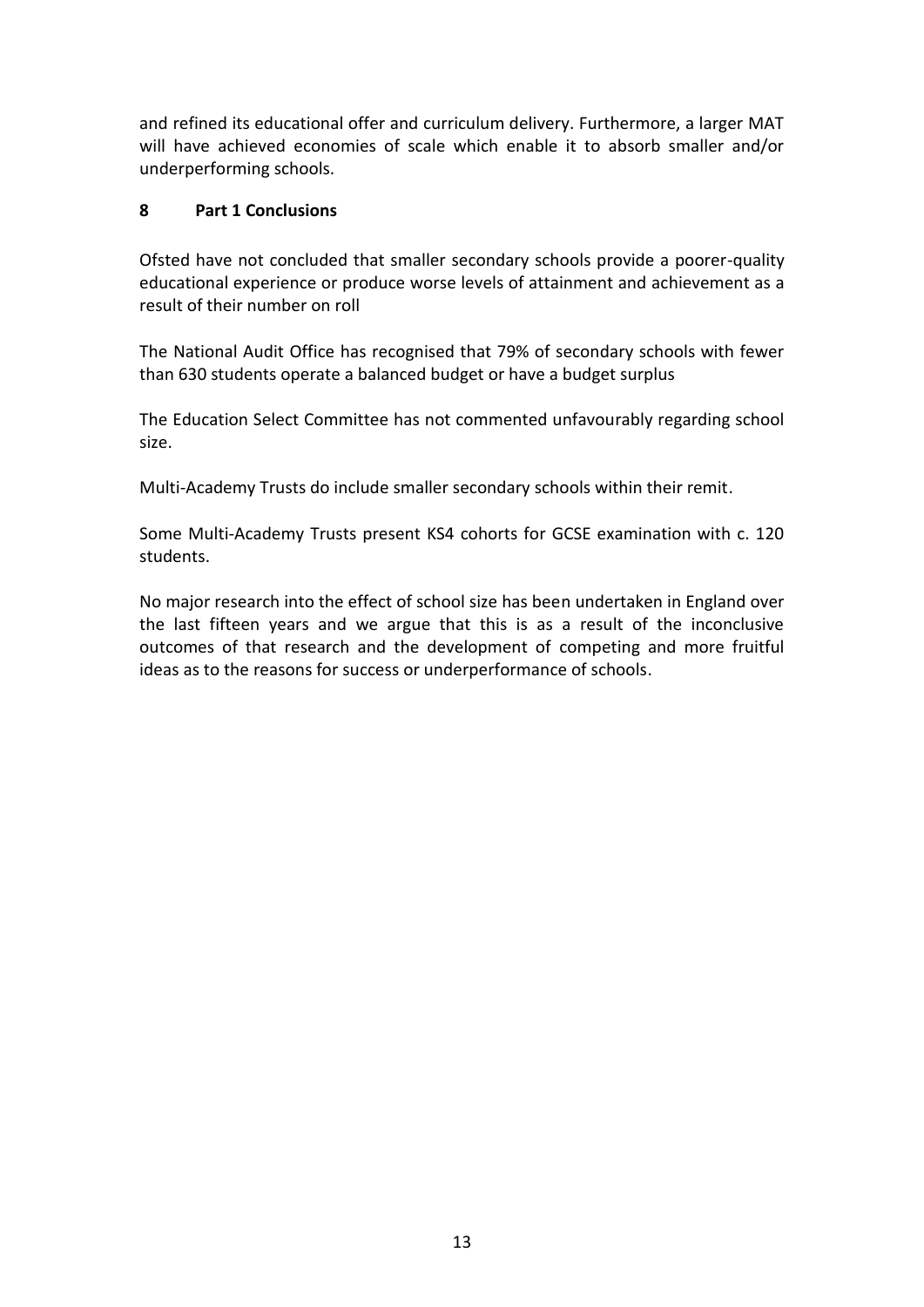### <span id="page-14-0"></span>**Part 2: Space requirements and options for new school provision**

#### <span id="page-14-1"></span>**9 The Brief**

PSE Consulting were asked to;

- carry out a review of school space standards as set out in BB103 to advise on the land requirements for the provision of a) a 4FE secondary school and b) a 2FE primary / 4FE secondary 'all-through' school. This is to include consideration of factors which may produce a range of site size requirements
- assess any ranges contained within the school space standards for different elements of provision
- consider the merits of the provision of single vs. two storey buildings
- consider the scope for shared facilities within all through schools communal spaces, non-teaching areas etc.
- consider the provision of MUGA(s) vs. grass playing fields *N.B. Here we have included an assessment of all-weather surfaces and not simply MUGAs*
- consider post-16 provision accounting for the fact that Hertfordshire County Council policy is that that secondary schools are inclusive of 6th form provision

Consideration of the above against the proposed secondary education strategy in the submitted North Hertfordshire Local Plan for two housing-led allocation sites: northeast of Great Ashby (Site GA2) and east of Knebworth (Site KB4) including:

a. A high-level review of any relevant physical factors (e.g. topography of sites and relevant adjoining land) through desk-top analysis and / or site visit

b. An indicative scheme submitted by landowners of site KB4 in response to the Local Plan consultation

c. The current requirements for education provision as drafted in policy and / or suggested in the supporting text having regard to opportunities for the identified land requirements to be accommodated in part through: i. playing field provision beyond the allocation boundary in the Green Belt (site GA2 and site KB4); and / or ii. shared use of adjoining recreation ground facilities (KB4)

Conclusions and recommendations in relation to deliverability and/or any amendments required to the policy requirements currently included in the plan.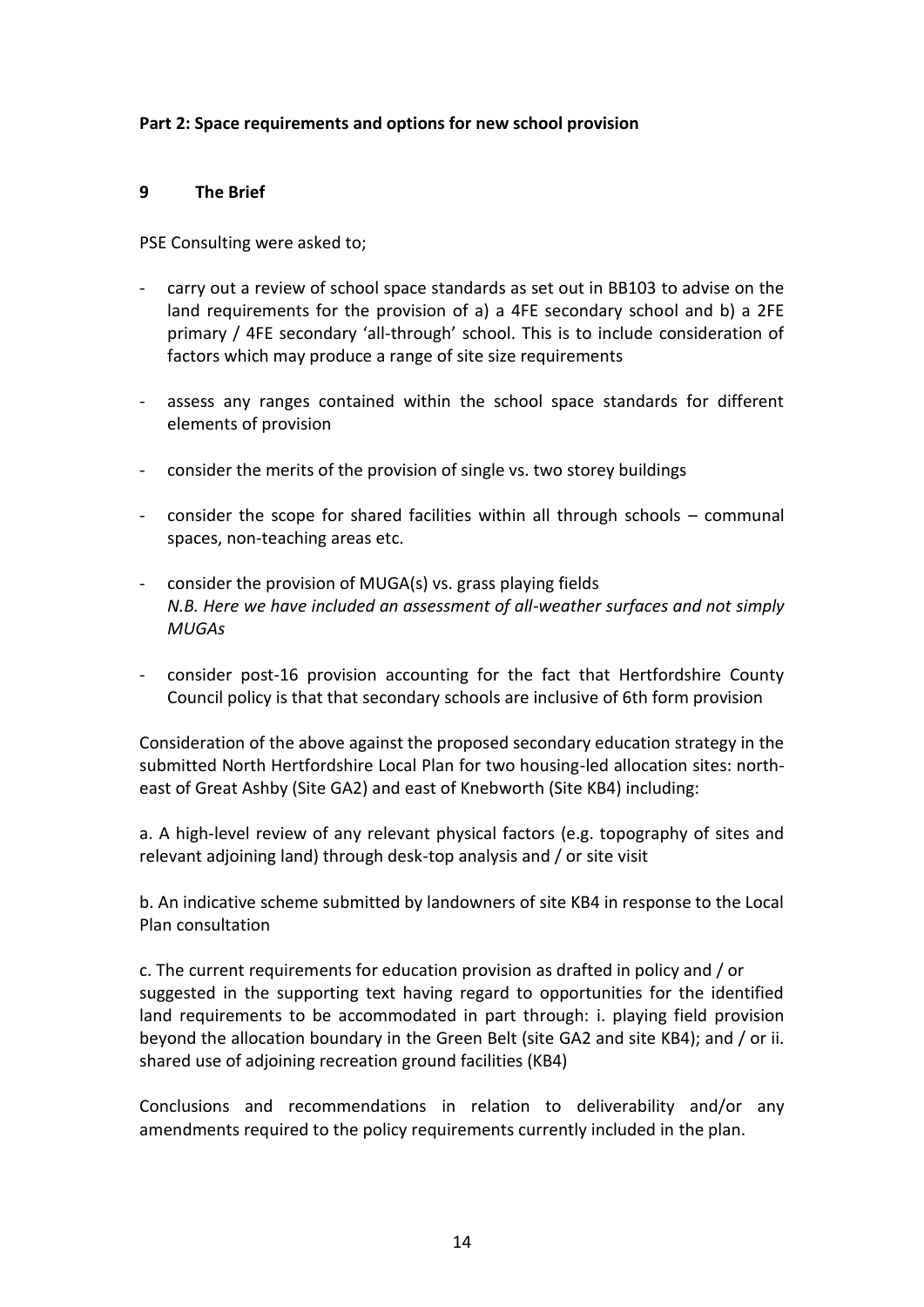# <span id="page-15-0"></span>**10 Background**

The key document for considering the space requirements of schools is Building Bulletin 103: Area Guidelines for Mainstream Schools (BB103)  $16$  17. Crucially the associated guidance states that "…in line with policies which seek to increase choice and opportunity in state funded education, these guidelines will not necessarily have to be met in every case and should always be applied flexibly in light of the particular circumstances".

Nevertheless, these standards should be the benchmark against which potential schemes are considered as they represent current good practice and the accumulation of design and space data from a vast range of projects.

# <span id="page-15-1"></span>**11 Land requirements**

BB103 contains a series of formulae regarding the site size required for a variety of schools.

Guidance states that, where an all through school of >750 on roll is being planned, then the sum of the building areas site for the component primary and secondary elements should be used. Naturally, a school serving such a wide age range will have some duplication of areas. Unnecessary duplication is discussed below. No statement is given regarding the overall site area in these circumstances. This provides proposers and developers with flexibility in considering new all-through provision. A starting point is to combine the site requirements for each 'school' of the planned size.

Appendix A includes the site area calculation for;

- A 2FE primary school (only to allow combined options to be developed)
- A 4FE secondary school
- A 4FE secondary school with a post-16 provision. Post-16 numbers are calculated based on 90% of Y11 staying on into Y12 and 90% of Y12 staying on into Y13. See comments below in relation to the viability of a post-16 provision of this size.
- A combined 2FE primary/4FE secondary school
- A combined 2FE primary/4FE secondary school with post-16 provision

<sup>16</sup><https://tinyurl.com/meawyvo>

<sup>17</sup><https://tinyurl.com/y8ya9wh2>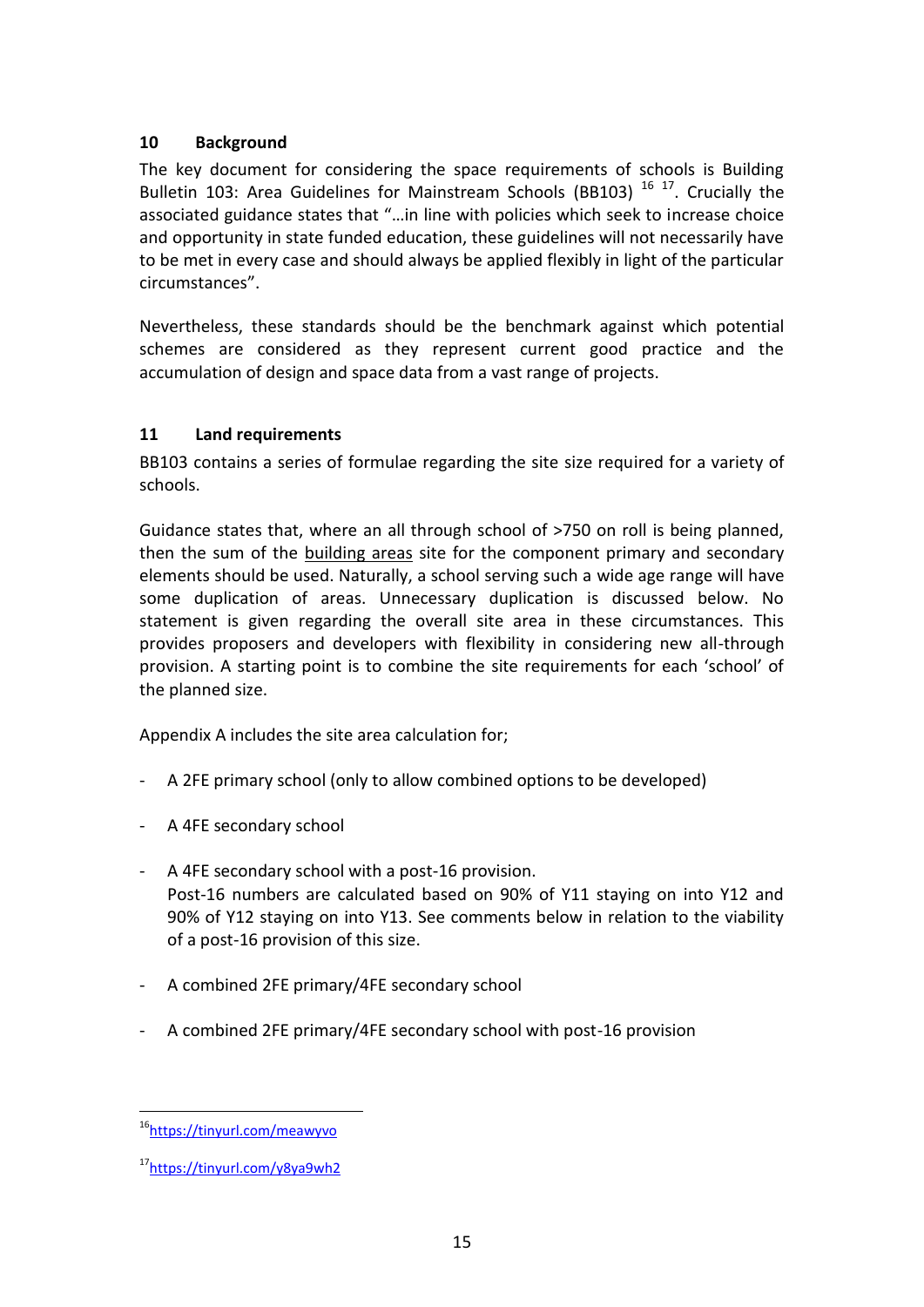N.B. No allowance has been made for either site to accommodate a daycare/nursery facility. If this were to be included in a developed option then location and precise area requirements would need to be considered against the impact on the overall site and buildings layout.

The formulae are set out in a headed column to show the basis of calculation

In judging the capacity of each of the proposed sites to accommodate each variant of school we have introduced a margin to allow for any unusable area. We argue that a site is acceptable for consideration against each option where the calculation shows there is headroom of 10% or more. These options are marked in green. Sites above the absolute minimum but with <10% lower headroom are marked as amber. All other options are marked as red.

We have calculated minimum site, maximum site and the mid-point for each formulae. It is unlikely that the maximum site area would be required but the midpoint or above is generally a reasonable option. Generally speaking, we make no comment on the maximum site option. The maximum site could be required if the school site were also planned to accommodate other social infrastructure (e.g. day care, healthcare, community facilities open during and outside school hours or where additional provision is required for learners with special educational needs).

In relation to sports and PE provision it must be noted that the School Premises Regulations 2012 stipulate only that "Suitable outdoor space must be provided in order to enable; a) physical education to be provided to pupils in accordance with the curriculum and b) pupils to play outside".

DfE guidance states that the introduction of all-weather sports and PE pitches means that the area can count as twice the size. However, we have taken a cautious approach and allowed for the introduction of a single standard size football pitch. The other advantages of AWP as a resource are discussed elsewhere in this report.

## <span id="page-16-0"></span>**12 The Sites**

At GA2, we were asked to consider an indicative 4 ha. site (outlined in blue) within the proposed allocation (outlined in red) with various adjoining parcels of land within the site and extending into the Green Belt. These are outlined in orange and green.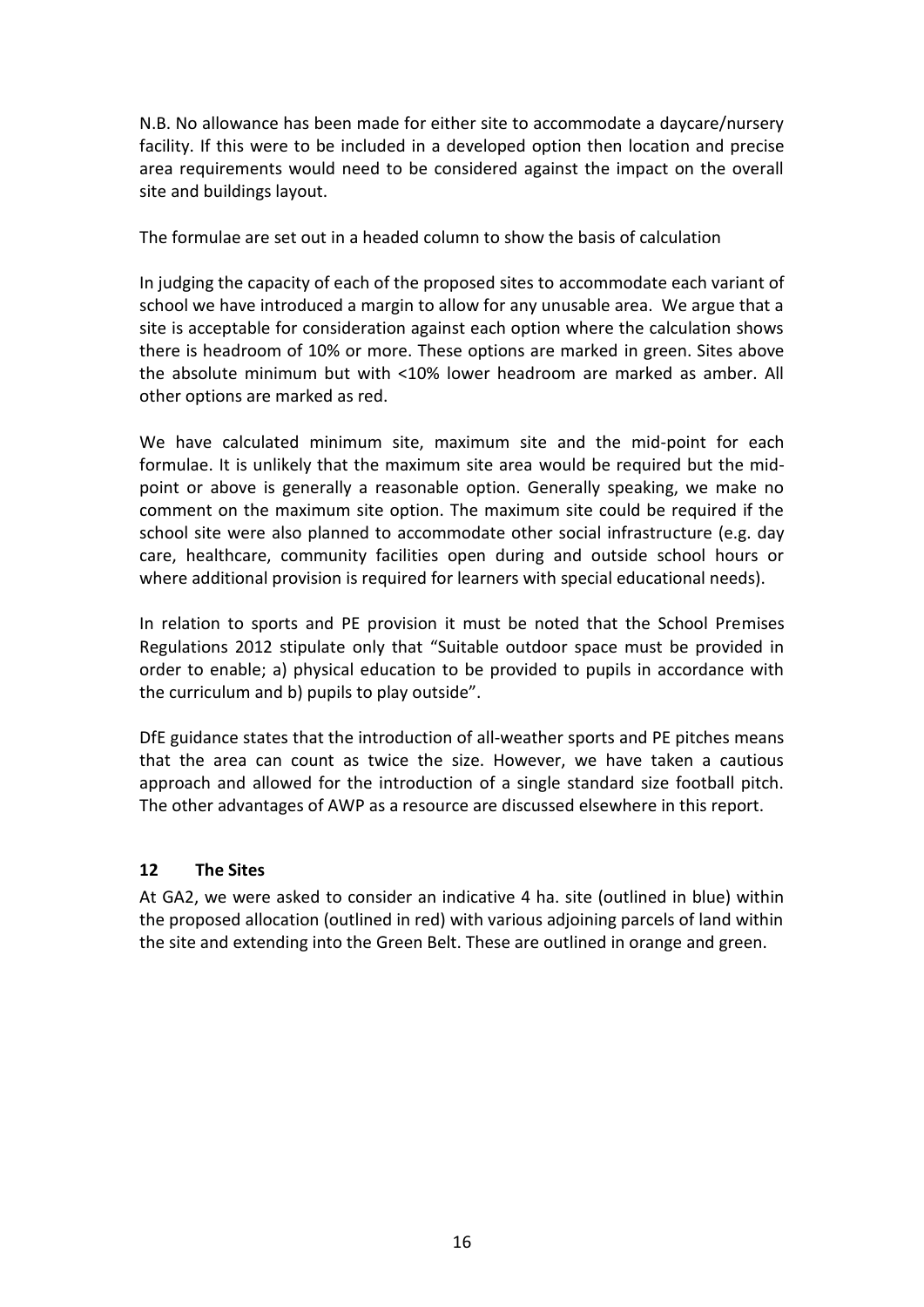

Taking into account the area outlined in orange the site is equivalent in size to KB4 and, having visited both sites, this combined area appears to be a more suitable site than KB4. The site is almost level across large sections and this gives it a 'deliverability advantage' that may not be the case at KB4. However, this relies entirely upon including the additional land. Were it possible to include some or all of the 2 ha. site (outlined in green and) and/or the 2 ha. site outlined in orange then this location provides the greatest flexibility for considering future education provision.

At KB4, PSE were asked to consider representations submitted in response to the Local Plan showing a 5.7 ha. site adjoining a recreation ground. The Council report that any use of the recreation ground would be in addition to the 5.7 ha. site. However, the levels in this area appear more challenging thus giving rise to the 'deliverability advantage' discussed above. The configuration of the site would, in our opinion, also make a cohesive layout less easy to achieve. We strongly advise taking no account of the adjoining recreation ground. Safeguarding of young people cannot be assured where areas are also open to the public. Only areas that can be secured entirely should form part of a school site.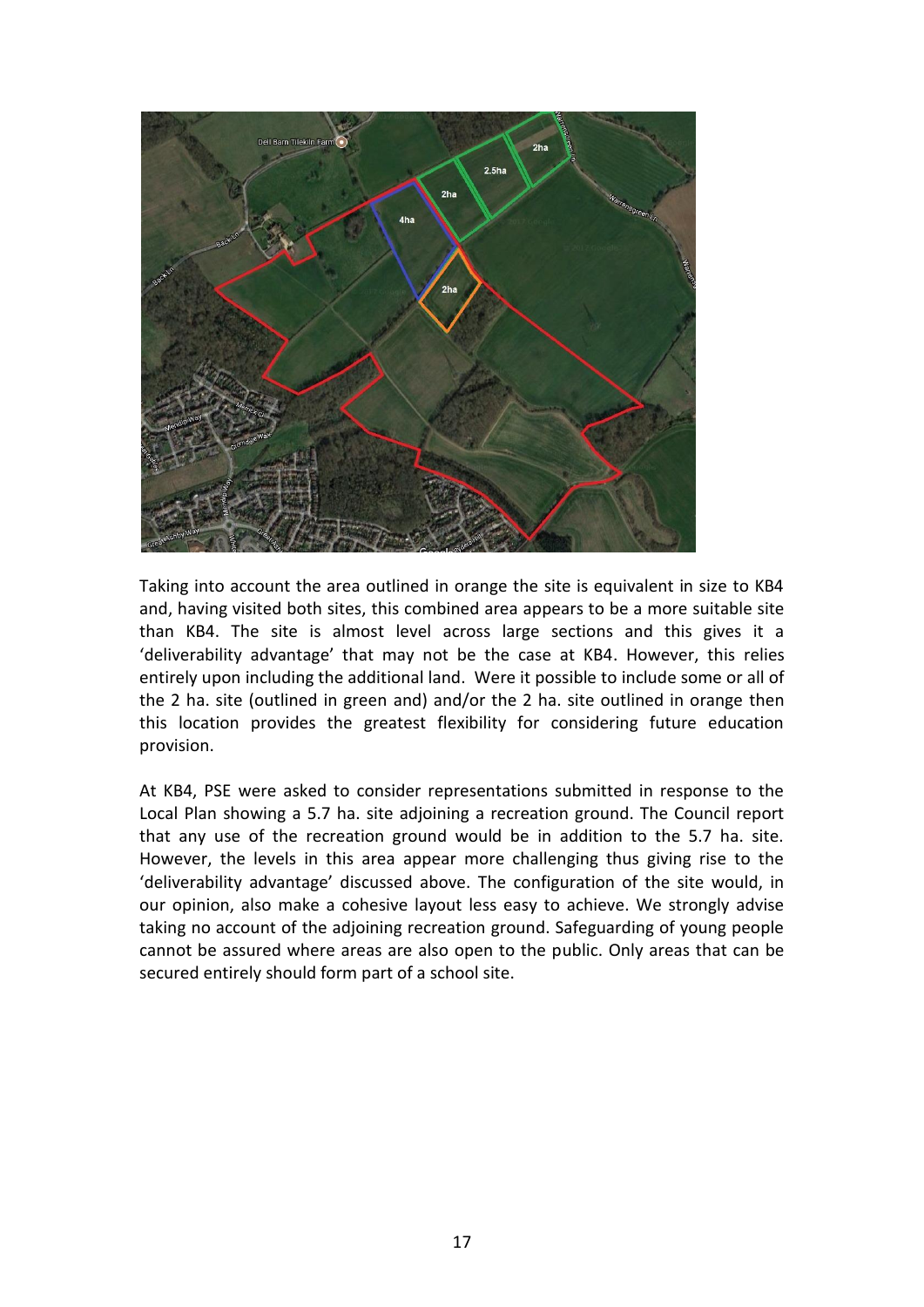

An indicative scheme for a school has been provided by the landowner and we comment on this below.

## <span id="page-18-0"></span>**13 The Options**

## *The 2FE Primary calculation*

This is not an option in the strictest sense for the sites being considered in this report as it is not proposed as a stand-alone school. Calculations are only included in order to develop options for all-through schools or co-located schools.

## *The 4FE Secondary Option*

N.B. Part 1 of this report shows that a 4FE secondary school is educationally and financially viable and that schools of this size represent a small but important fraction of all secondary schools in England.

#### *Conclusions*

**KB4**: A 4FE secondary can be accommodated at KB4. This leaves a comfortable margin in all scenarios. There is no requirement to introduce all-weather surfaces in order to make the school fit. Nor is there a requirement to increase the site area.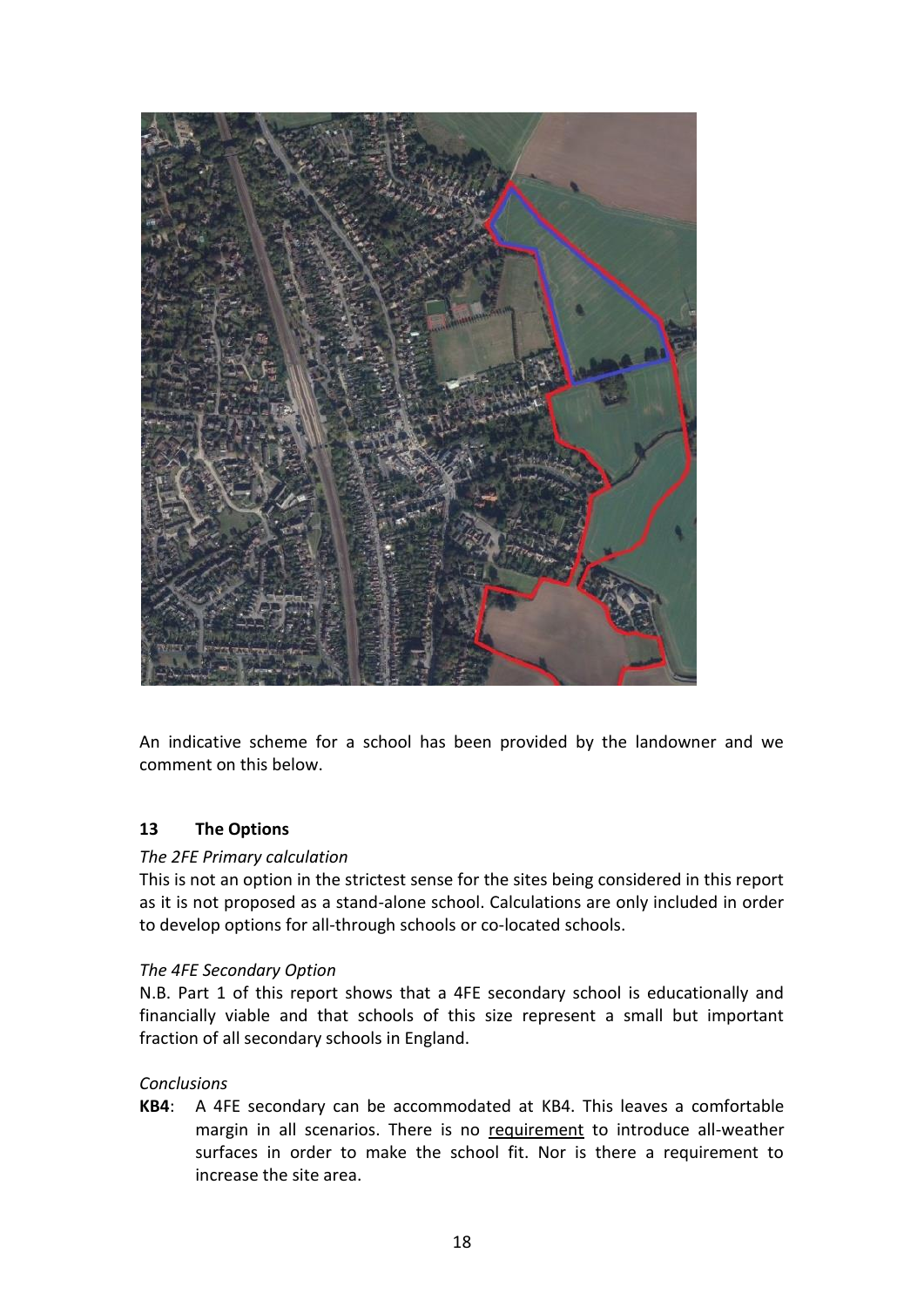**GA2**: GA2 can also accommodate a 4FE secondary school but only at the minimum site area. At the mid-point the area required exceeds that available by 10%. Only by the introduction of all-weather surfaces can the area requirement be brought back below the site area and, at the mid-point, this leaves a shortfall of 6%. In order to create a comfortably sufficient area it would be necessary to include some of the adjoining land.

#### *The 4FE Secondary with post-16 Option*

#### *Conclusions*

- **KB4**: The minimum site area can be achieved with a substantial margin. At the mid-point the site begins to become restricted but there remains a 3% margin. The introduction of all-weather surfaces makes the mid-point much more viable.
- **GA2**: Even the introduction of all-weather surfaces fails to overcome the fundamental undersize of a 4ha site. Only introduction of wider areas of allweather surfaces or an extension to the site through inclusion of adjoining land would allow this option to be pursued.

#### *The 2FE Primary/4FE Secondary Option*

#### *Conclusions*

- **KB4**: This option could be accommodated but only the minimum area could be achieved. At the mid-point there is a shortfall of 8%. It is conceivable that a design could be developed that overcame this shortage.
- **GA2**: Only introduction of wider areas of all-weather surfaces or an extension to the site through inclusion of adjoining land would allow this option to be pursued.

#### *The 2FE Primary/4FE Secondary incl. Post-16 Option*

*Conclusions*

- **KB4**: The use of all-weather surfaces would probably allow this option to be accommodated at the minimum size although there is a 3% shortfall. The mid-point cannot be achieved without wider areas of all-weather surfaces.
- **GA2** The minimum site area cannot be achieved by a substantial margin on a 4ha. site. Only with a significant or very significant extension to the site could this option be pursued. However, were this extension possible then the site is equivalent to or greater in size than KB4. Extending the school site into the Green Belt allows the minimum area to be achieved with ease and the midpoint is achievable but with an 8% margin.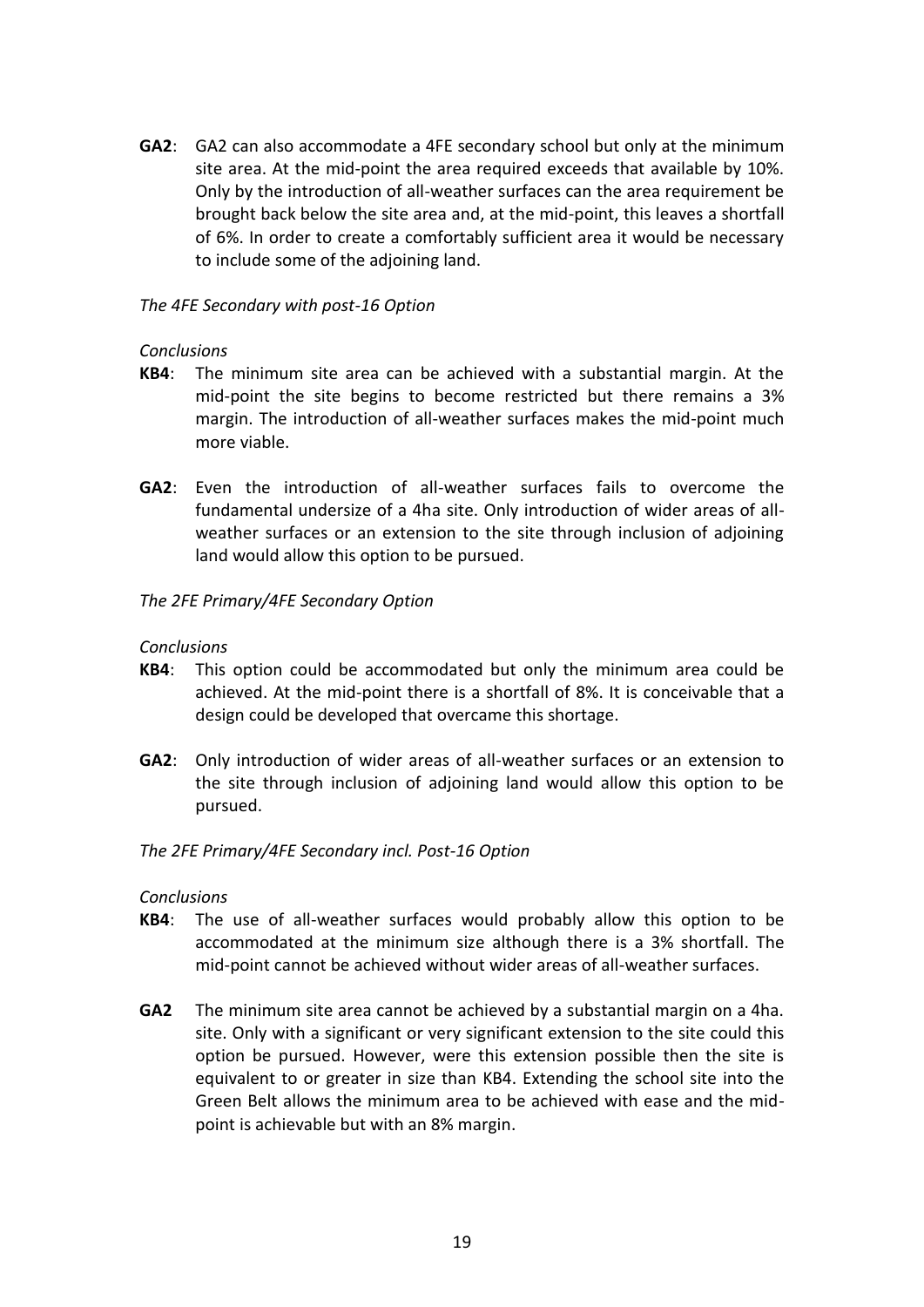# <span id="page-20-0"></span>**14 Post-16 provision**

Hertfordshire County Council has a policy that secondary schools are inclusive of 6th form provision. However, in March 2016 the DfE published guidance aimed at Academies wishing to add post-16 provision to an existing school<sup>18</sup>. This does not match precisely the circumstances under discussion in this report but nevertheless acts a touchstone when considering absolute size of post-16 provision, the range of A Levels/Level 3 qualifications available to students and the effect on an overall school budget of a post-16 provision of c. 200 students.

The guidance implies a minimum student number of 200 is required to ensure breadth of the educational offer and a low or zero impact on the overall school budget.

Our calculations produce 204 students and this calculation is based on a 90% stay-on rate from Y11 to Y12 and 90% of the resulting Y12 staying on into Y13. In our opinion it is doubtful whether a 4FE secondary school could and would generate sufficient post-16 students without compromising the educational offer and/or requiring cross-subsidy from elsewhere in the school budget.

The offer made by other post-16 options in the area are outside the remit of this report. However, the DfE do emphasise the need for partnership across institutions, the prevention of unnecessary duplication of learning programmes and the importance of new provision having no negative impact on existing providers.

We recommend that, if this option is pursued, further research is commissioned from Hertfordshire Grid for Learning (HGfL) or another consultancy in order to test the educational and financial viability of a new post-16 provision at either KB4 or GA2.

Note: HGfL will have detailed knowledge of other providers in the area which may be harder for another consultancy to bring to the project

# <span id="page-20-1"></span>**15 Single storey and two or more storey schools**

Many primary schools throughout the UK are in buildings above a single storey. There are perceived advantages to single-storey and to multi-storey primary school buildings but there is no major research that shows educational or social benefits or disadvantages of either format. As such, decisions on the format of a school should be taken in light of planning policies, general aesthetic appeal and the larger footprint occupied by a single-storey school. This latter point has an effect on the capacity of a given site to accommodate a school.

Arguably, a single-storey building is less dominating for the youngest children and feels more of a welcoming environment at smaller-scale. Some argue that it creates

<sup>18</sup> <https://tinyurl.com/zakyxhr>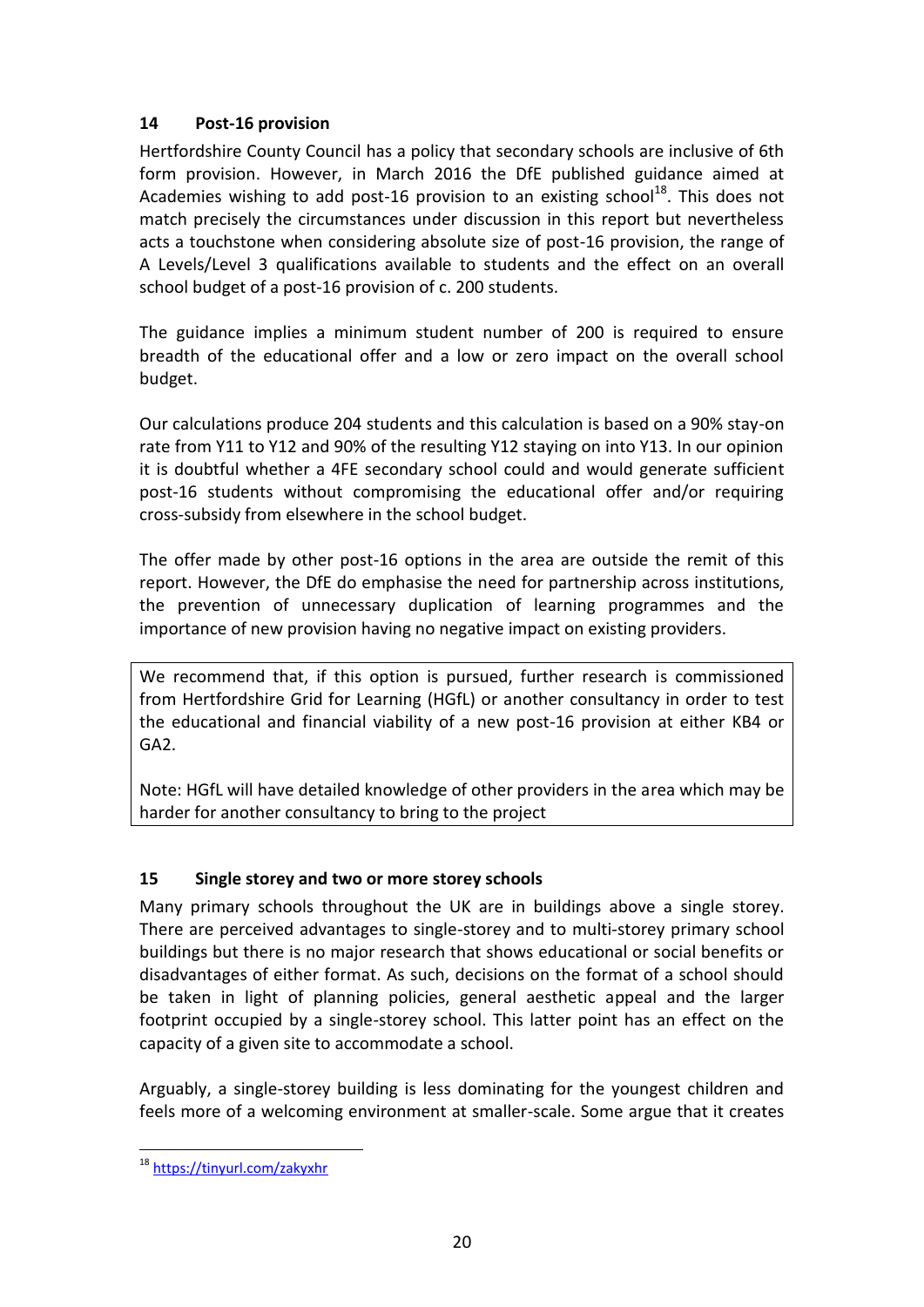a more 'domestic' feel for young children. Approximately 80% of the UK population live in houses rather than flats so obviously this is contrary to the actual home environments of most children.

Single-storey buildings do mean that all children have direct access to the outdoors and this can provide opportunities for outdoor learning and learning through play especially for those in the earlier years of their primary education.

A two-storey building or even three-storey building obviously occupies a smaller footprint so there are advantages where sites are small or constrained. This is particularly valuable in high-density urban locations but can also be valuable in suburban or rural areas where land may be difficult to obtain or where access is difficult from existing roads.

There are perceived benefits of multi-storey primary school buildings as they provide a sense of progression in education for children as they move between Year Groups and/or Key Stages. Moving up a year or Stage is mirrored by a physical move upward in the building.

Almost all secondary schools are two storeys or more. This is quite acceptable and often aids with the development of faculties/departments with a distinctive identity and ethos. It also offers a greater opportunity for the development of traditional or more creative adjacencies between curriculum areas.

In an 'all-through' setting thought should be given (with due consideration of planning issues and basic aesthetics) to placing a multi-storey secondary school above a single or two-storey primary school. This minimises land use further and adds to the sense of progression felt by learners as they move up the building. We recognise there are sensitivities regarding visual impact in rural edge areas such as those under discussion in this report and therefore planning policies would be paramount in considering the practicality of this. Nevertheless, there are no compelling reasons to avoid it on educational grounds providing the overall building promotes connectivity between curriculum areas and students.

We recommend that any feasibility studies or design development on either KB4 or GA2 assumes >single-storey primary and secondary provision.

We recommend that any feasibility studies or design development on either KB4 or GA2 consider the practicality of secondary provision being directly above primary provision.

## <span id="page-21-0"></span>**16 Shared facilities within all through or co-located schools**

It is entirely acceptable for there to be two or more schools within one building or occupying a single site. These are known as co-located schools and offer some of the benefits of an all through school in terms of shared resources and efficient use of land. Generally speaking co-location allows and encourages the sharing of car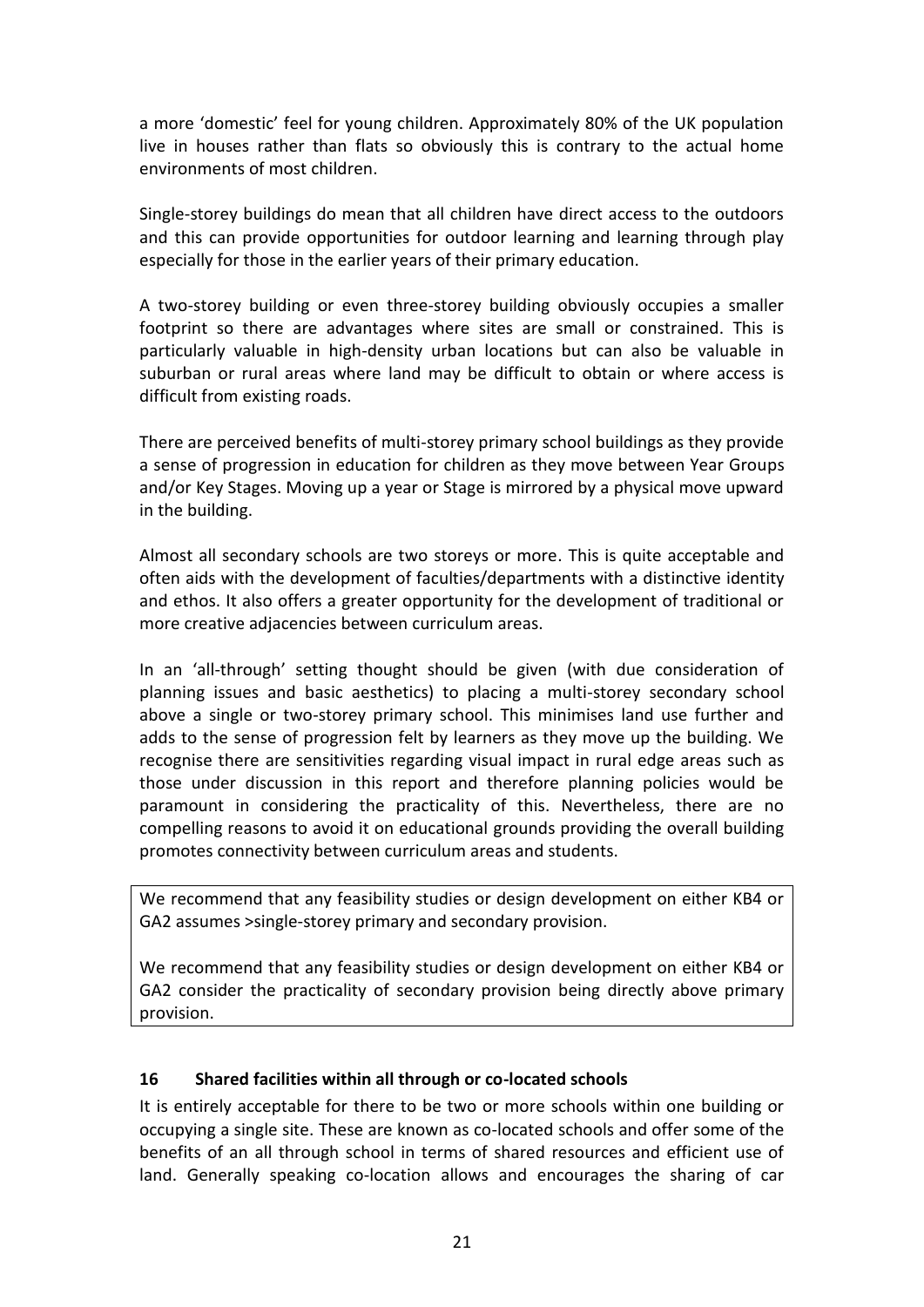parking areas, access to the schools, and can also support a shared Reception area and administration offices. Co-located schools will often appoint a single Site Services Manager and Site Services Team, thus reducing overall staffing costs through avoiding duplication of these roles. This has no direct impact on the educational offer made by a school but frees up funds for learning and teaching.

However, where two schools occupy the same building and site it is sensible to consider the potential of an all-age school. As stated above in relation to co-located schools, greater cost effectiveness can be achieved through the appointment of administrative and support staff who serve a single school at a lower cost than the equivalent roles for two separate schools. It can also promote economies of scale in terms of catering, repairs and maintenance. Crucially, it can promote the appointment of teaching and support staff to work across phases allowing professionals to share expertise with a wider number of colleagues.

In a situation where recruitment of Headteachers and school leaders is proving more challenging, and where it is becoming more common for Headteachers (via Multi-Academy Trusts) to act as Executive Principals, an all age school is able to offer a greater challenge, a greater opportunity to improve educational and social outcomes and (usually) a higher salary.

An all-age school will also offer primary-aged children planned access to specialist facilities that are almost always absent from primary schools and is likely to have a much greater range of potential options for community use (adult learning, sports, leisure facilities). Finally, an all-age school can promote formal or informal mentoring by older students of younger learners, allowing them to act as role models with a consequent impact on their own behaviours.

On the basis of the above, where land is available for the development of an all-age school, there are compelling educational and financial reasons to consider the provision of this type of joined provision.

# <span id="page-22-0"></span>**17 All-weather surfaces and grass playing fields**

Grass playing fields offer a unique experience for young people and opportunities to compete, play and socialise on grass are to be welcomed. However, it is inevitable that grassed areas become difficult or impossible to use in either very hot and dry conditions (where the surface will become uneven and potentially hazardous to play on) or where there has been heavy rain (where the surface will become muddy and inhibit normal competition or recreation). Furthermore, grass pitches in schools are only assumed to be of a standard that supports seven hours usage a week $^{19}$ . Given the large area that grass playing fields occupy on any school site it is reasonable to argue that a significant minority or even majority of sports and PE provision should be of a higher standard and available for use for a greater period of time each week. Ideally a school would have both options available for use as a games/sports area. In

<sup>19</sup> <https://tinyurl.com/jqxzml9>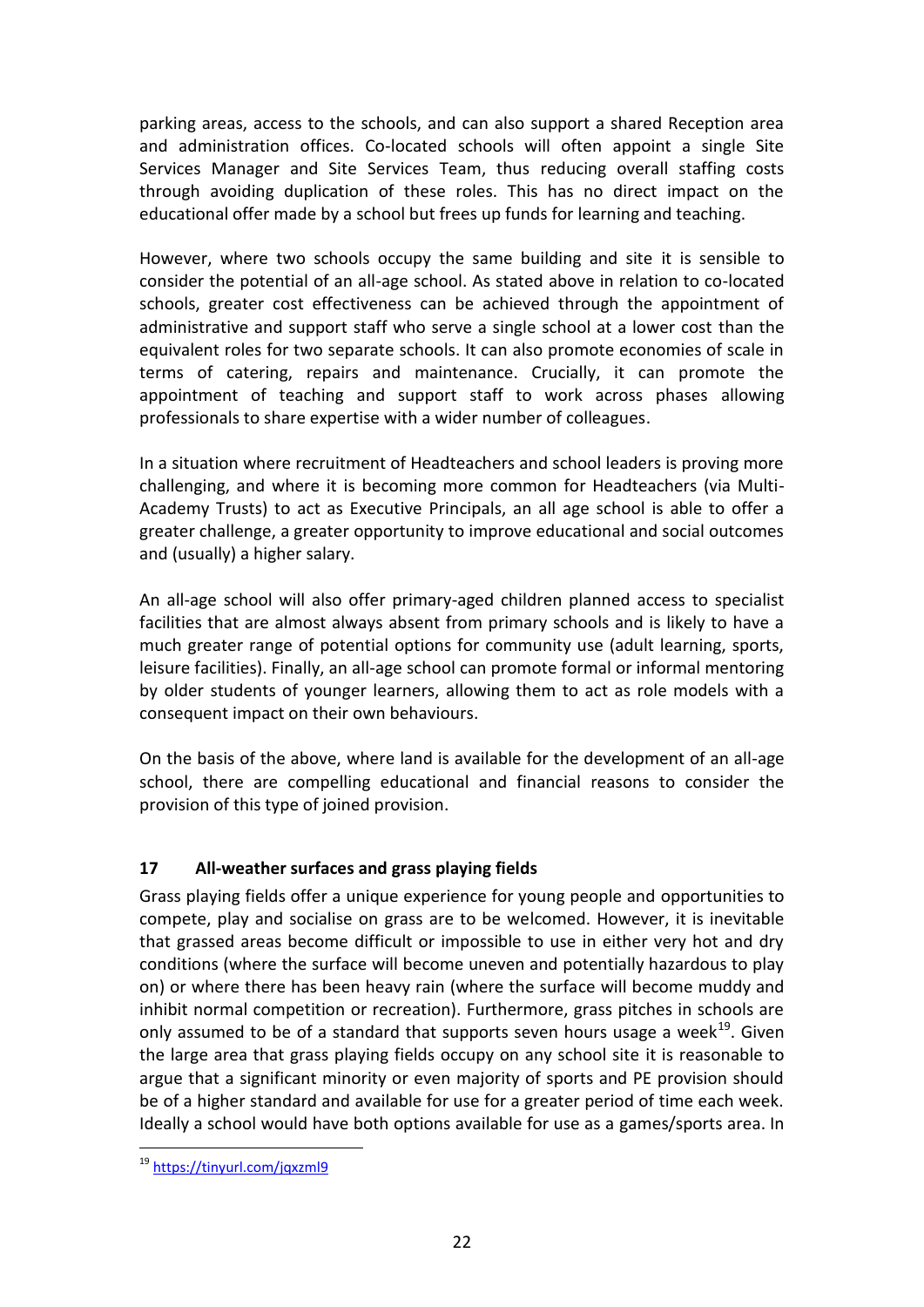any event, all schools should have some grassed area for play and socialising but this does not necessarily have to be the principal games/sports area.

Where sites are constrained the introduction of an all-weather surface means that people can, in almost all conditions, have access to the PE curriculum and participate in beneficial physical activities. This is acknowledged in BB103 and in guidance from Sport England. "The area of all-weather pitches can be counted twice for the purposes…as they can be used for significantly more than the seven hours a week assumed of grass pitches<sup>20</sup>." The fact that the area can be used at almost all times means that the requirement for very large areas of grassed playing fields is reduced.

The inclusion of an all-weather surface for organised and informal games and sport has three principal beneficial effects. Suitably marked, a pitch of this size can make provision for a wide variety of sports and games and, if an all-through school is being considered, is suitable for use by all age groups. Furthermore, as the area can be used heavily, it offers the potential for hire to local sports clubs and for less formal sports and recreation. This creates an income stream for the school.

By themselves, these two benefits are sufficient advocates for the inclusion of allweather surfaces. As such, all-weather surfaces should not be regarded as an unfortunate necessity at a school site but a major improvement on the traditional grassed pitches.

The third and wider effect is that it ensures that local people are able to benefit from the facilities of a major public building in their community.

# <span id="page-23-0"></span>**18 The strategy**

Policy SP10 of the Local Plan Submission sets out the Council's aim of maintaining and creating 'healthy communities'. This specifically refers to the making of new education provision in appropriate and accessible locations. Reference is also made to community, cultural, leisure, sport and recreation facilities and a school is ideally placed to offer a contribution to meeting all of those needs. Therefore, consideration of sites KB4 and GA2 is entirely consistent with the policy framework.

A smaller secondary school alongside a primary school offers the greatest chance of meeting the expectations set out in the policy. For the reasons set out above there are good educational, financial and social reasons for making this a joint provision in the form of an all-through school. There is also a strong case for saying that an all through school represents a good use of land (a finite resource) and is in keeping with general and specific environmental good practice.

We recommend that the Council commit itself to participation in a feasibility study at the appropriate time for an all through school on KB4 taking into account the potential for extending the site.

<sup>&</sup>lt;sup>20</sup>https://tinyurl.com/y7zqipyf (page 39)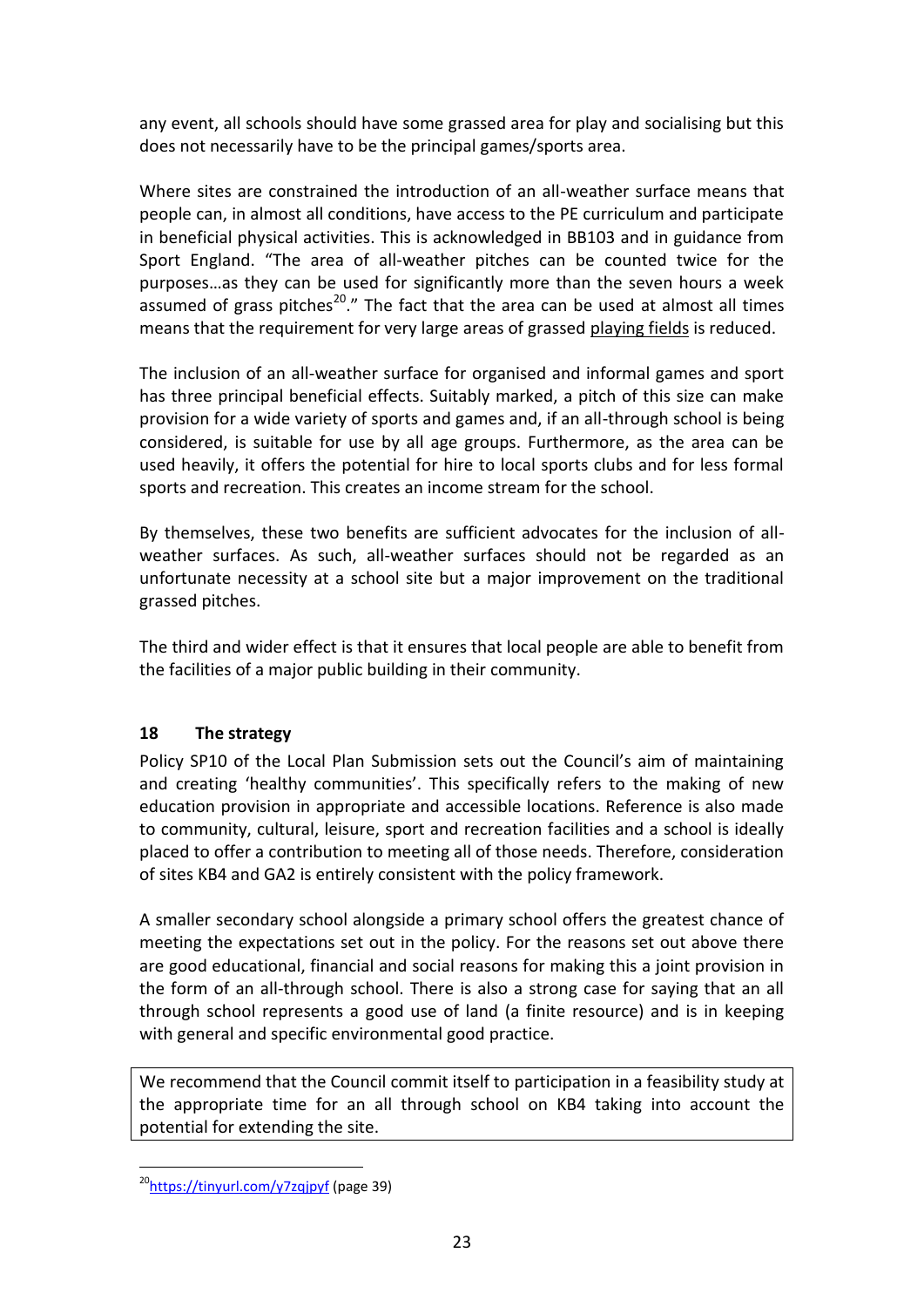We recommend that the Council makes a judgement regarding a site extension at GA2. Subject to confidence about a site extension, a similar commitment to participation in a feasibility study should be made for GA2.

# *Topography of sites and relevant adjoining land*

We have visited both sites in order to establish a clear understanding of the qualities and disadvantages of each site. GA2 is relatively flat and in itself this makes it a more viable and cost effective option. Furthermore, from the marked up aerial photograph and the evidence of the site visit, it would be technically and physically possible to expand the 2 ha. site outlined in orange and all or part of the adjacent 2 ha. site in the Green Belt. If all of these areas could be absorbed into the school site entirely then this makes GA2 an even more attractive option.

As stated above KB4 could offer an extensive site option. However, topography and levels on the current site and layout are probably more challenging and the benefits attributed to the use of the adjoining recreation ground cannot be realised.

## <span id="page-24-0"></span>**19 The indicative scheme**

The proposal put forward by the landowners is insufficiently detailed for a full appraisal.

Early comments are that the school should not 'turn its back' on the community it intends to serve. Ideally the building should have an equal face and offer a unifying presence for existing and future residents.

It is unclear whether the building is to provide for secondary students only or represents an 'all-through' option.

No building area is given so it is impossible to say whether the proposed form has sufficient floor area to comply with the guidance in BB103.

No Schedule of Accommodation has been produced so it is impossible to judge whether the right combination of spaces can be provided nor, in the absence of confirmation that this is an all-though school, is it possible to judge the potential for shared areas and more efficient use of internal and external space.

The position of the building on the site should take account of the necessity of opening the site and building after school hours and during weekends and holidays. A twin access will be required in any event.

Consideration should be given to the orientation of the building in order to prevent solar glare.

We recommend that, if this option is pursued, further design options are developed involving an architect with specialist expertise in the design of schools.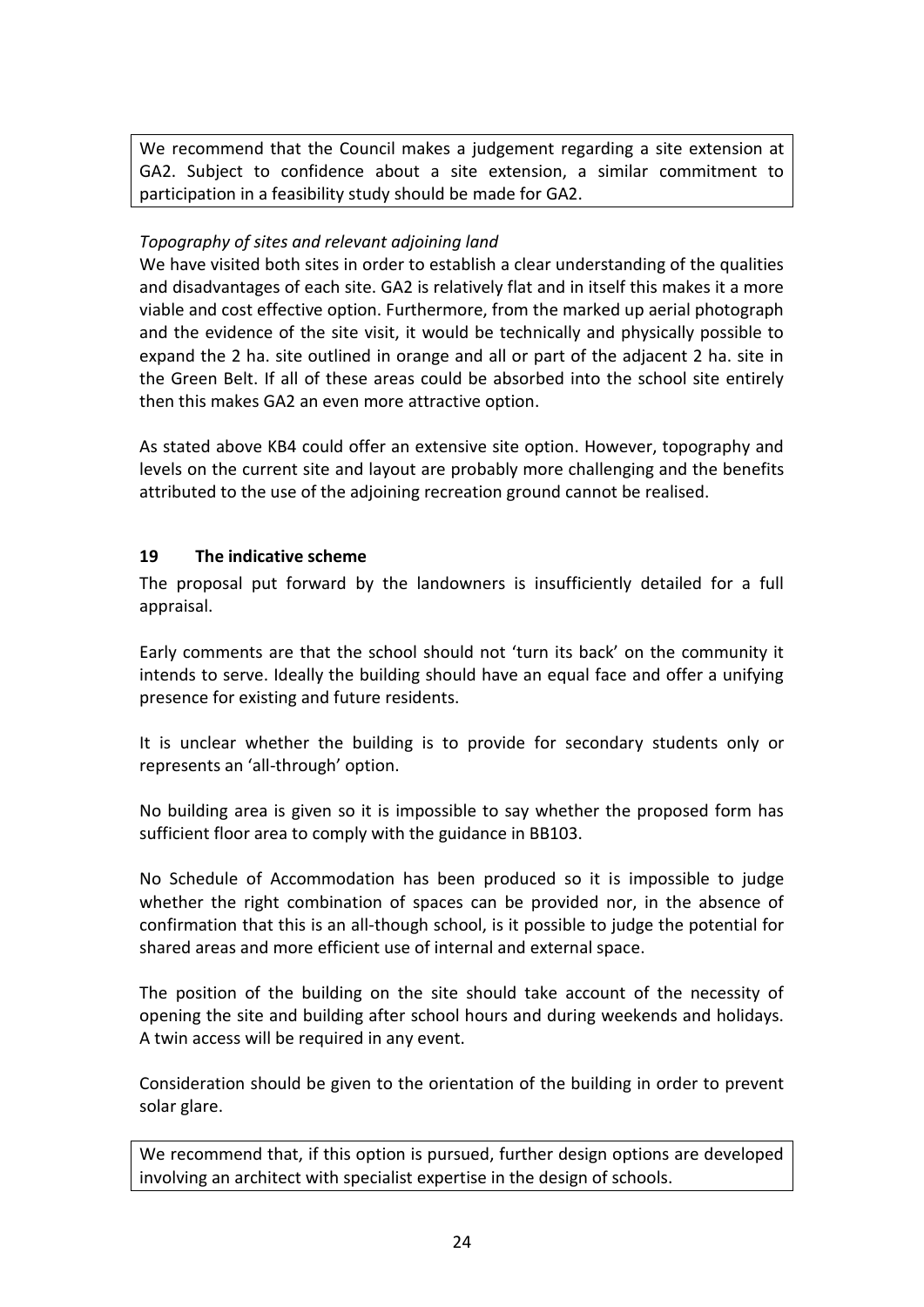# <span id="page-25-0"></span>**20 Use of recreation ground / Green Belt**

We consider these two points together as there are common themes. We consider the use of open space which is outside the control of a school and accessible partially or entirely to the general public to be unacceptable on grounds of safeguarding.

At KB4 use of a recreation ground would mean that children would be playing in an area that could not be maintained with complete assurance of safety. Litter of various kinds could accumulate, there may be broken glass on the site and the walking of dogs on the area creates actual hazards. Unless an area of the Recreation Ground could be absorbed into the school site or be made physically secure and exclusively for the use of the school we would not recommend considering the use of this area when assessing viability of options.

At both sites, if land in the Green Belt can be secured legally and physically for an exclusive use for school playing fields then this would become acceptable.

We recommend that any area available for unplanned or uncontrolled public use be excluded from consideration.

# <span id="page-25-1"></span>**21 Conclusions, recommendations and amendments to policy.**

Our approach has allowed a margin of -5% to +10% in order to allow for particular topography, unusable areas, site shape, access issues, levels (even a slight slope can be problematic) and any site features that have to be retained (ponds, trees, ancient hedges etc.). Any or all of these issues may be present on the existing KB4 site or the potentially expanded site at GA2. Only full feasibility studies will determine whether our margins are insufficient, suitable or generous.

On balance, having visited the sites the GA2 site represents an opportunity to extend into adjoining areas in order to create a school site of the right size for all options under discussion. We recognise that this would mean a major additional inclusion of land and have no comment on the potential for success against that objective. Recognising that further intrusions in to the Green Belt will be the subject of debate in the future, GA2 also allows room for expansion of a school. On this basis, the site is more 'future-friendly' than KB4

KB4 represents an opportunity but prevents free consideration of all options due to the probable difficulty of absorbing areas of the recreation ground into the school site. This site can only be considered if there is no post-16 provision on site. It also means there is almost zero prospect of expanding the primary or secondary school at any point in the future. This should be a key consideration.

We recommend no change to Policy SP10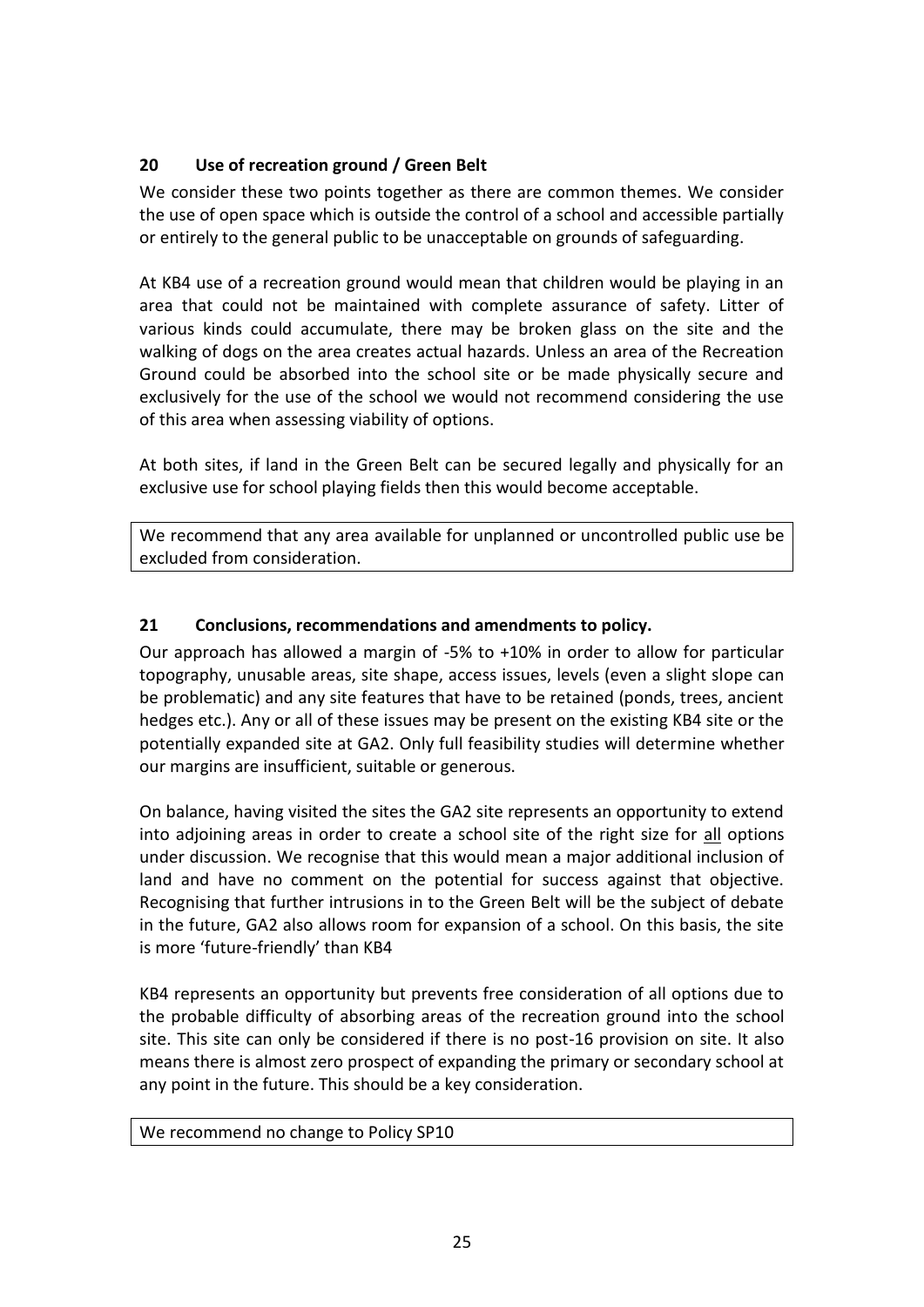We recommend a change to Policy SP18 (c) which should recognise that, whilst the 4 ha. site provides (more than) sufficient land for a 2FE primary school, any co-location or all-through school would need an extended allocation. The policy should seek to allow for all options to be considered in partnership with the Local Education Authority and landowners. The current wording implies that secondary provision could be made within the current allocation in addition to meeting the need for primary places

We recommend that the Council consider the present allocations at KB4 and GA2 with a view to the probable expansion of the school(s) at a later date.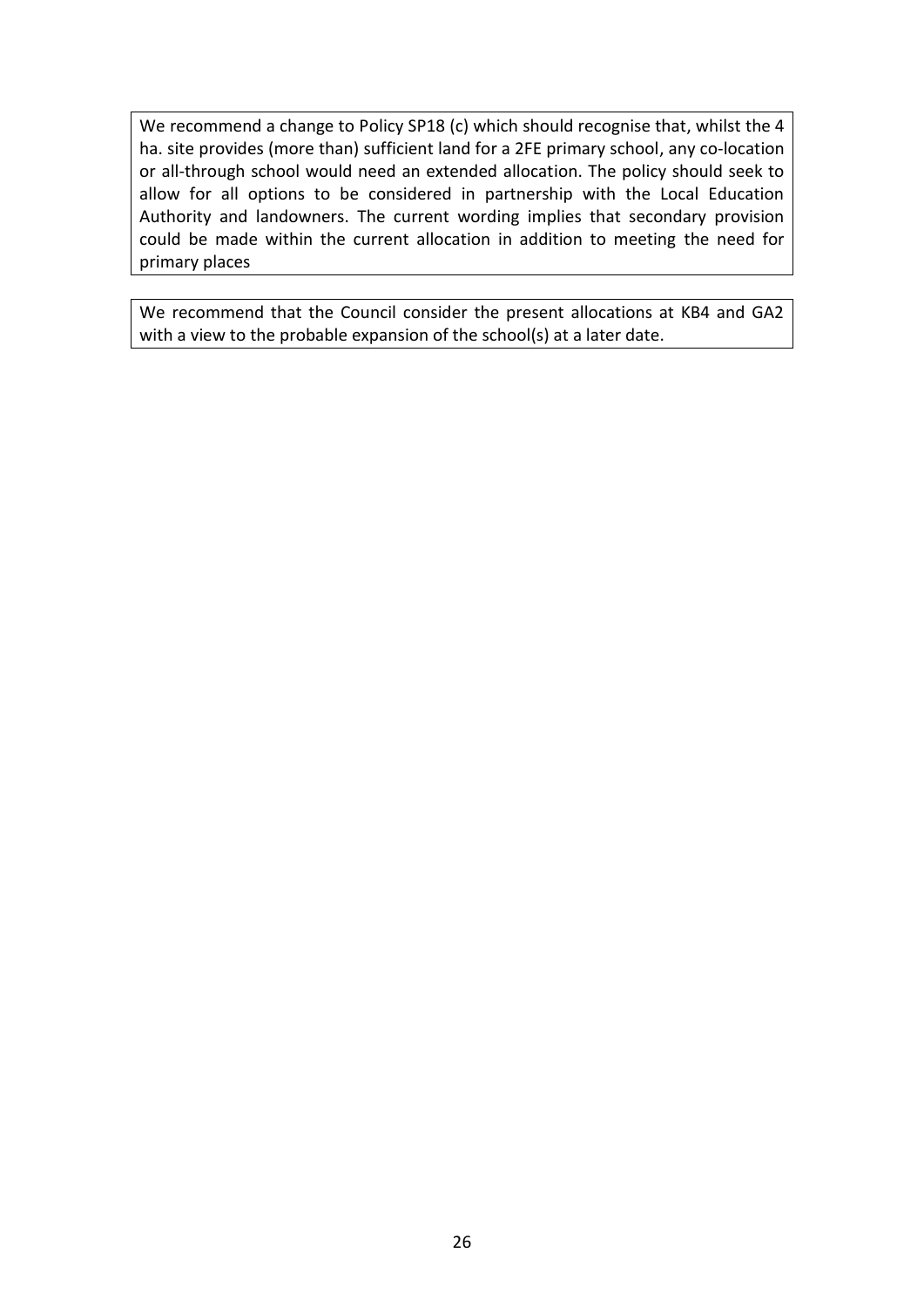#### <span id="page-27-0"></span>**Glossary and terminology**

Like every discipline and profession the educational landscape has its own terminology. This report is focussed on school size and school size can be referred to in a variety of ways.

#### *AWP (All-weather pitches)*

A manufactured 'grass' or rubberised surfaces able to be used for organised games and sports. The effect of including all-weather surfaces on a school site, in terms of a reduction in site requirements and wider value, is discussed below

#### *Forms of Entry (FE)*

The report makes reference to schools by forms of entry. A form of entry is generally defined as 30 students. This is a common reference point for all school place planning in England. Where a school operates a post-16 provision (commonly referred to as  $6<sup>th</sup>$  Form) this does not feature in the FE calculation.

#### *MUGA (Multi-use games area*)

This is usually a hard-surfaced area marked out to allow a variety of organised games and sports. In most schools this acts as a play/social area at breaks as well as a timetabled space for PE. It may also be an all-weather pitch (see below)

#### *Numbers on roll (NOR)*

The number on roll (NOR) refers to the numbers of learners attending a given school at a given time.

For clarity, for secondary schools, this means; 4FE - comprising (4 x 30) x 5 Year Groups = 600 NOR 5FE - comprising (5 x 30) x 5 Year Groups = 750 NOR 6FE - comprising (6 x 30) x 5 Year Groups = 900 NOR 8FE - comprising (8 x 30) x 5 Year Groups = 1200 NOR

For primary schools the number of children per form of entry is also 30 but, there are seven Year Groups;

1FE – comprising 1 x 30 x 7 Year Groups = 210 NOR 2FE – comprising 2 x 30 x 7 Year Groups = 420 NOR

In the 'all-through' scenario discussed above and below this would mean an 'allthrough' school for 1020 young people. No provision has been made for on-site early years provision. In this report inevitably we refer only to the planned number on learners expected at a school

#### *Planned capacity and Net Capacity*

Net Capacity is used to assess the total places available in a school. This is a methodology developed by the Department for Education.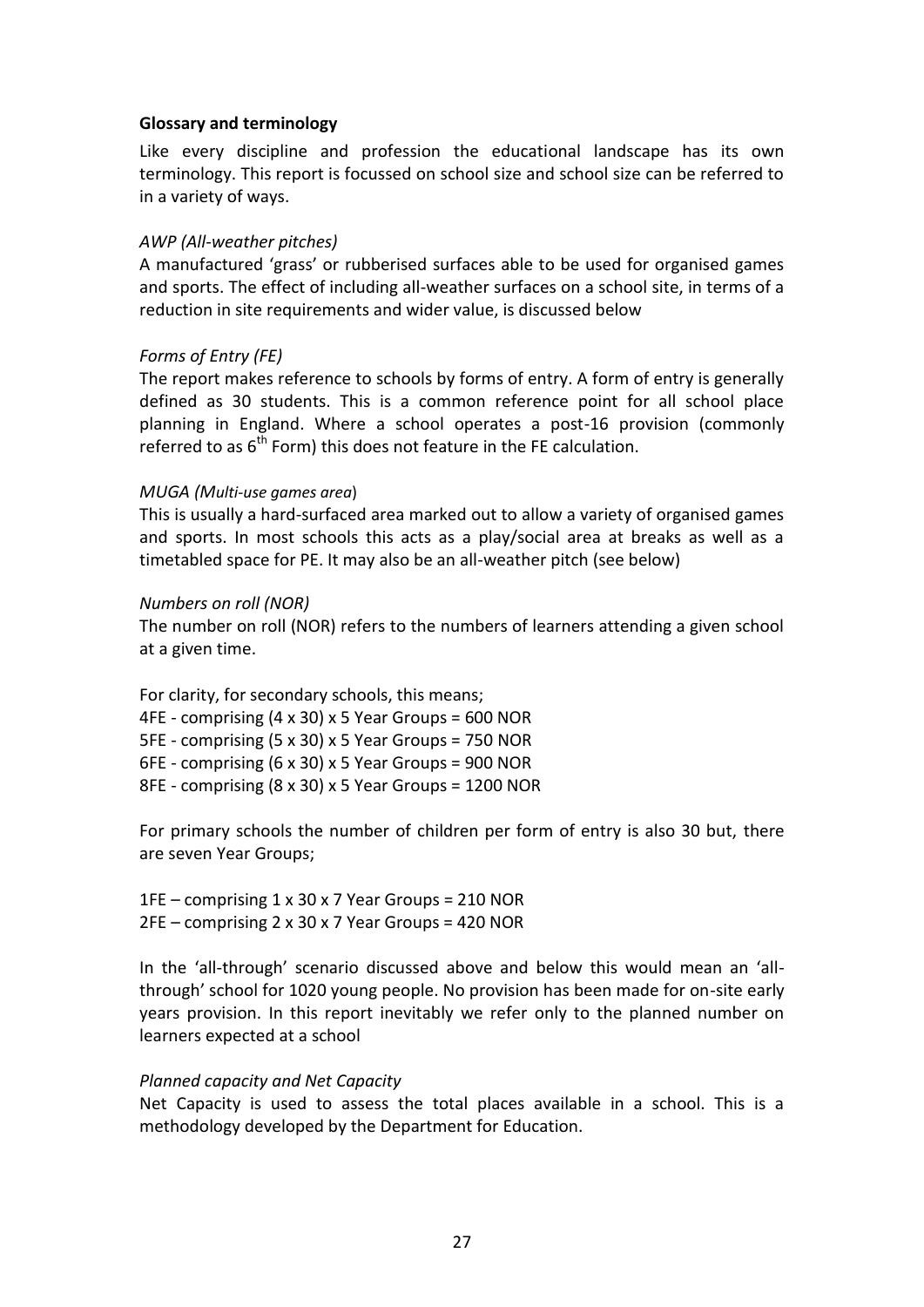#### *Stay-on rate*

This refers to the numbers of Year 11 students remaining in a school to begin A Level or other Level 3 qualifications in Year 12 and the proportion of students moving to Year 13 from Year 12.